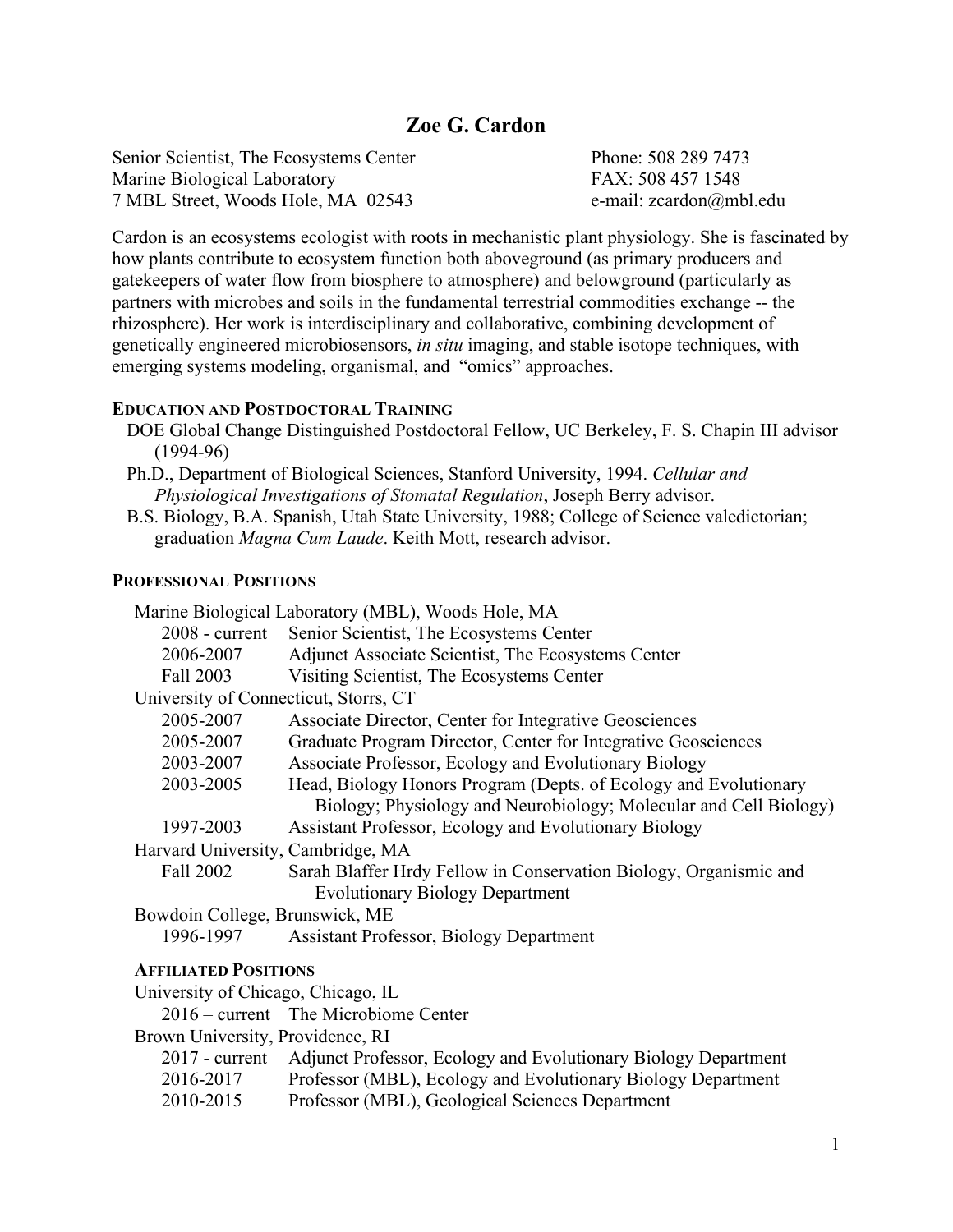### **SOCIETY MEMBERSHIPS**

American Association for the Advancement of Science (AAAS) American Geophysical Union (AGU) American Society for Microbiology (ASM) Ecological Society of America (ESA)

### **SELECTED HONORS**

Elected to the Governing Board of the Ecological Society of America (term 2020-2022) Elected to the User Executive Committee of the Environmental Molecular Sciences Laboratory (EMSL) at Pacific Northwest National Laboratory (term 2020-2023)

Fellow, Ecological Society of America (named in 2018)

- Invited participant, launch of the National Microbiome Initiative, White House Office of Science and Technology Policy, Washington, DC. Invited participant, Kavli Futures Symposium "Cracking the Microbiome: Developing Experimental Tools to Understand Microbial Function" (2015); invited OSTP forum "Microbiome Innovation: Roadmap to the Future", (2015); invited OSTP workshop "The Microbiome: Developing a Roadmap for Discovery" (2015); invited OSTP launch of the "National Microbiome Initiative" (2016).
- Invited speaker, 100th annual Ecological Society of America meeting, Ignite Session organized by the Ecological Society of America's Science Committee: "Advances, Frontiers, Applications, and Challenges within and across Ecological Disciplines: a Celebration of ESA's Centennial, and a Roadmap for the Next 100 Years", Baltimore, Maryland, (2015)
- Elected President (2009-2011) and Secretary (2002-2004), Physiological Ecology Section, Ecological Society of America
- Sarah Blaffer Hrdy Fellow in Conservation Biology, Organismic and Evolutionary Biology, Harvard University (2002)
- University of Connecticut University-wide Outstanding Faculty Advisor (1999) Department of Energy Global Change Distinguished Postdoctoral Fellow (1993-95) National Defense Science and Engineering Graduate Fellow (1990-93) National Science Foundation Graduate Fellow (1988-90) Phi Kappa Phi James R. Slater Fellow, for excellence in plant sciences (1988-89) National Merit Scholar (1983-87) Presidential Scholar (1983)

## **INVITED SYMPOSIA AND DEPARTMENTAL TALKS**

#### Symposia:

- Invited Plenary speaker, EMSL Integration Meeting, Pacific Northwest National Lab (2021) Invited speaker, American Geophysical Union symposium "Plants-microbes-minerals:
	- interactions that drive soil organic matter cycling", AGU fall annual meeting, San Francisco, CA (2019)
- Invited speaker, American Society of Agronomy Soil-Plant-Water Relations Community symposium "Water movement in soil and plants", ASA-CSA-SSA annual meeting, San Antonio,TX (2019)
- Invited Keynote speaker, Goldschmidt Conference, session 12d "Interactions between Soil and Biota as Controls on Ecosystem Function from Canopy to Rhizosphere", Geochemical Society and the European Association of Geochemistry, Boston, MA (2018)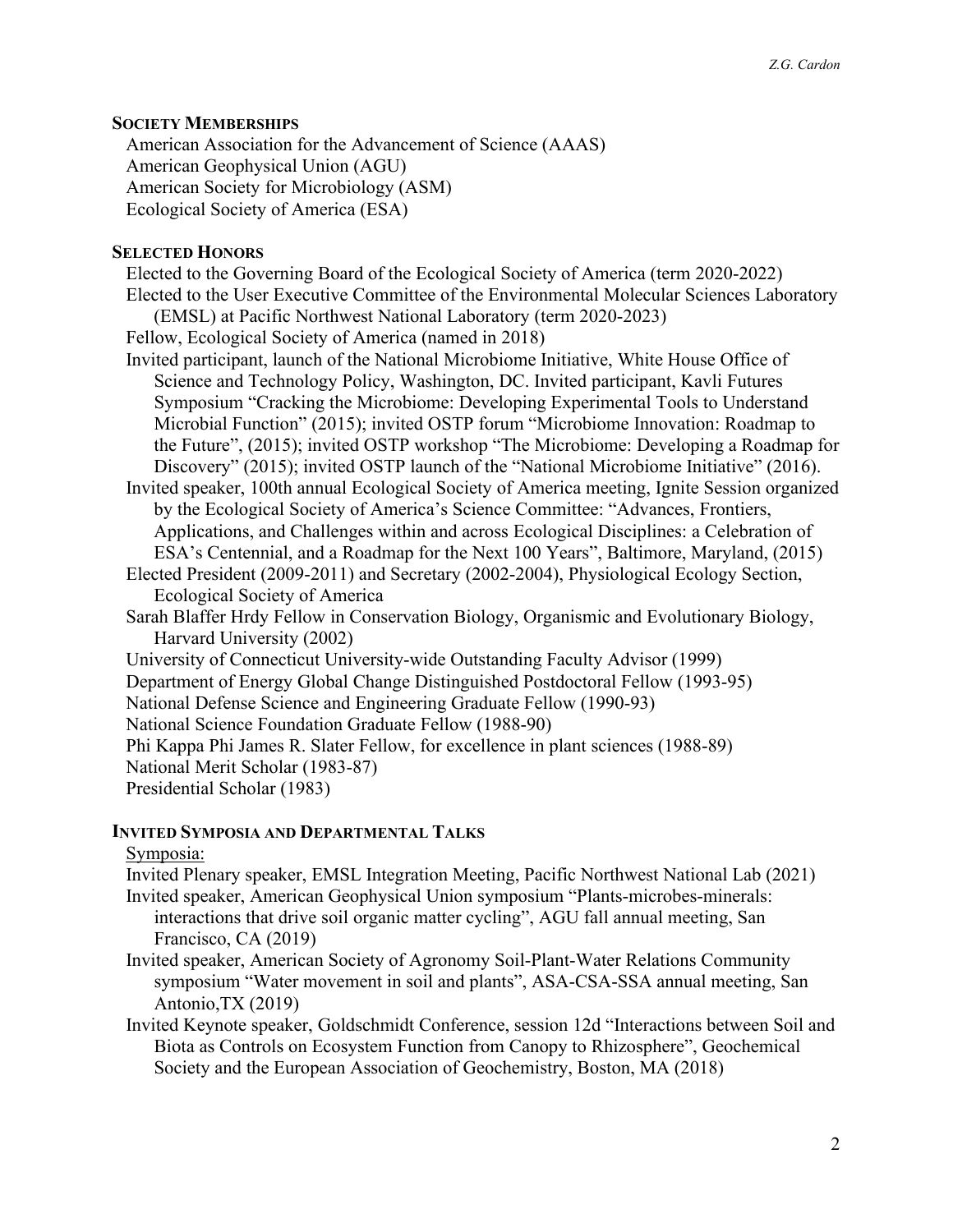- Invited speaker, Goldschmidt Conference, session 12f "Identifying and Modeling Mechanistic Drivers of Elemental Cycles Across the Critical Zone", Geochemical Society and the European Association of Geochemistry, Boston, MA (2018)
- Invited speaker, Hydrology Section and Biogeosciences Section session "Hydrobiogeochemical interactions among plants, soil and microorganisms at molecular to single plant scales." American Geophysical Union (AGU) Fall Meeting, San Francisco, CA, (2016)
- Invited speaker, Ignite Session organized by the Ecological Society of America's overall Science Committee: "Advances, Frontiers, Applications, and Challenges within and across Ecological Disciplines: a Celebration of ESA's Centennial, and a Roadmap for the Next 100 Years", 100th annual Ecological Society of America meeting, Baltimore, Maryland, (2015)
- Invited speaker, Harvard University Plant Biology Initiative Symposium, "Plants and Climate Change: From Leaves to Ecosystems" (2015)
- Invited speaker, MBL Celebration of Discovery (2015)
- Invited speaker, AGU session "B32D: Ideas in Terrestrial Biogeochemistry: Tell the Story", San Francisco, CA, December (2014)
- Invited speaker, 5th ASM Conference on Beneficial Microbes, invited main talk for "Ecology of Host-Microbial Interactions" session. Washington DC, September 2014
- Invited Plenary speaker, DOE TES/SBR Joint Investigators Meeting, Plenary Session IIII "Plant Genomics to Ecosystem Function", Washington DC May (2014)
- Invited Plenary speaker, DOE Environmental Molecular Sciences Laboratory meeting "Plants, Microbes, and their Interactions" (2013)
- Invited speaker, Keystone Symposium on Microbial Communities as Drivers of Ecosystem Complexity, Breckenridge, Colorado (2011)
- Invited speaker, Ecological Society of America meetings, organized oral session "Missing Links in the Root-Soil Organic Matter Continuum" (2009)
- Invited speaker, Soil Science Society of America meetings, symposium "Towards a Predictive Understanding of Belowground Ecosystem Responses to Global Change" (2006)
- Invited speaker, Ecological Society of America meetings, organized oral session "Rhizosphere Functioning in Carbon and Nitrogen Cycles" (2006)
- Invited speaker, Ecologcial Society of America meetings, organized oral session "Sensors and Sensor Networks" (2005)
- Invited Keynote speaker, Soil Ecology Society Meeting, keynote "Resource Exchange in the Rhizosphere" (2005)
- Invited speaker, Global Change in Terrestrial Ecosystems workshop, Oxford,UK "Carbon Below Ground" (1995).

Departmental or Series Seminars:

Harvard Forest, Harvard University (2021)

Oregon State University, Harward Lecture (2020 – postponed due to COVID)

Northern Arizona University, Department of Biological Sciences (2018)

Cornell University, IGERT: Cross-Scale Biogeochemistry and Climate (2017)

University of Chicago, Department of Ecology and Evolution (2016)

University of Massachusetts, Amherst, Plant Biology Graduate Program (2016)

University of Maryland, Dept of Plant Science and Landscape Architecture (2015)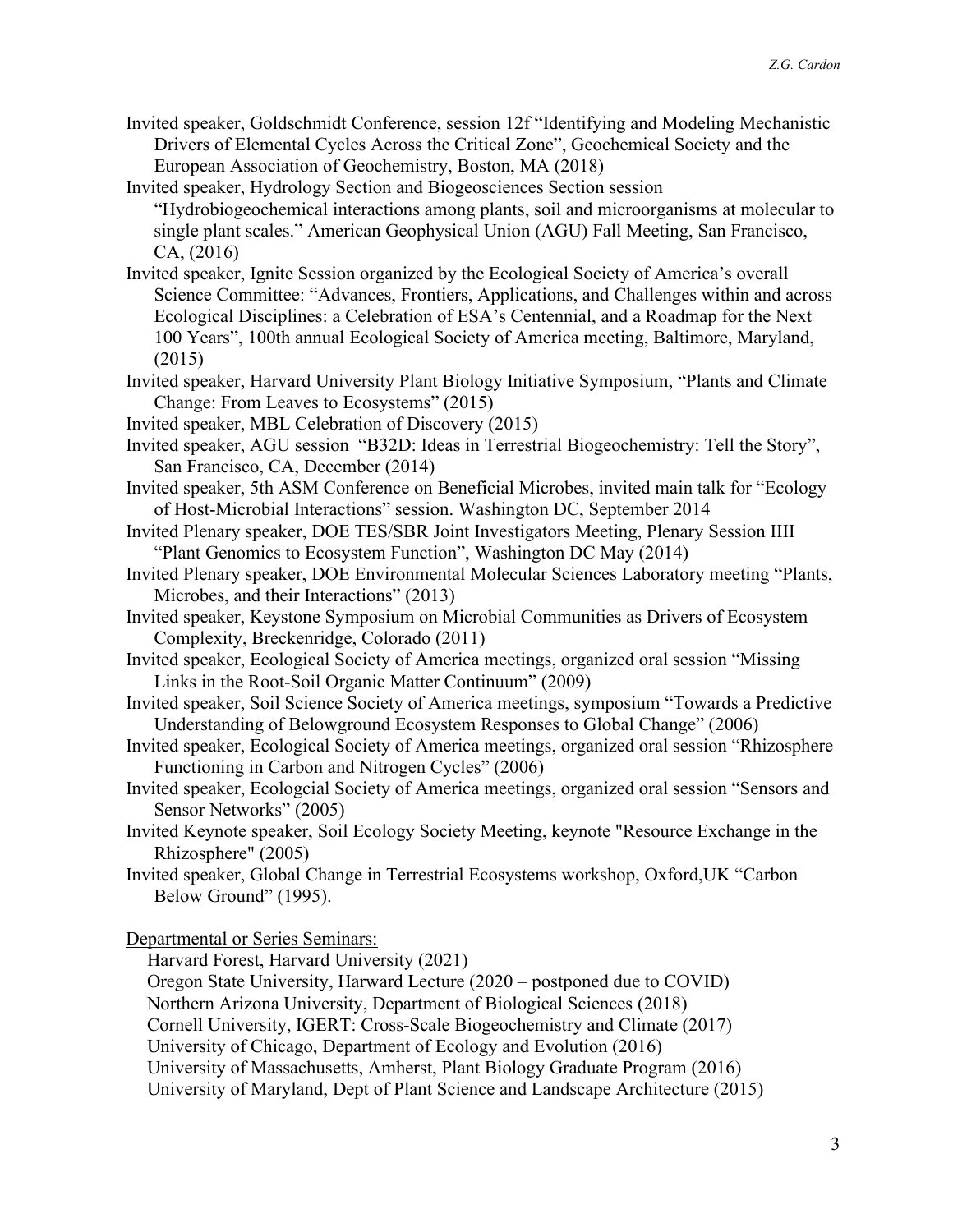Stonybrook University, Ecology and Evolution Dept. (2014) University of Massachusetts, Amherst, Microbiology Dept. (2013) Harvard Forest, Petersham, MA October (2011) University of Vermont, Plant and Soil Science Department (2011) Michigan State University, graduate student invitee for MCB department (2010) Boston University, Biology Department, Boston University (2010) Brown University, Dept. of Geological Sciences (2009) Bowdoin College,Biology Dept. (2008) The Ecosystems Center, Marine Biological Laboratory (2007) UMass Boston, Boston, MA, Department of Biology (2007) MIT, ESI (Earth System Initiative) (2006) Michigan State University, Department of Plant Biology (2005) University of Massachusetts, Amherst, OEB Program (2004) Tufts University, Biology Department (2004) The Ecosystems Center, Marine Biological Laboratory (2003) Univ. of Michigan, Ecology and Evolutionary Biology Department (2003) MIT, Earth Atmosphere and Planetary Sciences Dept. (2003) Cornell University, Biogeochemistry and Biocomplexity Seminar Series (2002) Biosphere II, Columbia University, Oracle, AZ (2002) University of Illinois, Chicago, Dept. of Biology, and Argonne National Lab (2002) Columbia Earth Institute (Lamont-Doherty Earth Science Colloquium) (2002) Harvard University, Organismic and Evolutionary Biology Department (2002) Queens College, Department of Biology (2001) Carnegie Institution of Washington, Department of Plant Biology, Stanford, CA (2001) The Ecosystems Center, Marine Biological Labs, Woods Hole, MA (2001) Institute of Ecosystem Studies, Milbrook, NY (2001) Boston University, Dept. of Biology, Boston, MA (2000) SUNY Albany, Atmospheric Sciences Research Center (1998) University of Conneticut, Dept. of Ecology and Evolution, Storrs, CT (1997) University of New Hampshire, Dept. of Natural Resources. Durham, NH (1996) The Ecosystems Center, Marine Biological Laboratory, Woods Hole. MA. (1996) University of Denver, Denver, Colorado. (1995) Bowdoin College, Brunswick, Maine (1995) University of California, Berkeley, Department of Integrative Biology (1994) James Cook Univ. of North Queensland, Botany Dept., Townsville, Australia. (1992) Australian National University, RSBS, Canberra, Australia. (1992)

#### Webinars & Radio Interviews

*Wildlands and Woodlands: A Vision for Sustaining Forested and Natural Landscapes.* Sponsored by the MBL's Falmouth Forum and by The 300 Committee. Co-interviewee with David Foster, interviewer Mindy Todd, *The Point*, WCAI. (2021)

*Death Defying Down-regulation Among Algae Living High and Dry in Desert Ecosystems.* Ecosystems Center and Semester in Environmental Science Webinars, MBL (2020). Copresenter with Elena Lopez Peredo.

https://mbl.hosted.panopto.com/Panopto/Pages/Viewer.aspx?id=0b75e805-de0b-4cdf-933a-ac77010853ae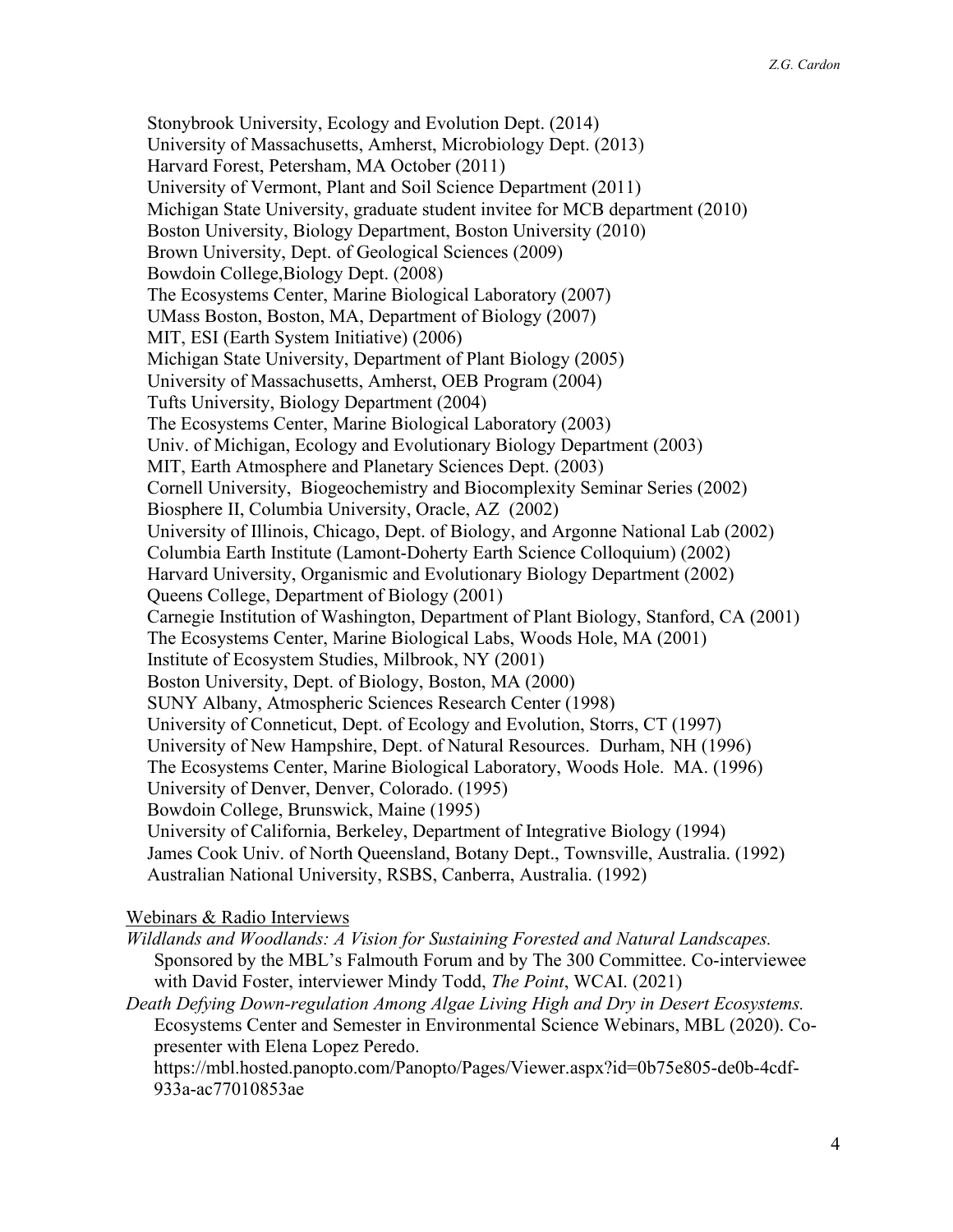- *Picture a Scientist*. One hour live panel discussion after screening of the movie, sponsored by the MBL. Co-panelist with K. Gribble, S. Nemes, J. Gitlin. (2020).
- *Shades of Green Energy.* Austin, TX. Discussion about sustainability and ecology, associated with the "Austin Night for Nature" event, Ecological Society of America meeting (2011). https://archive.org/details/ShadesOfGreenEnergyAugust42011EcologicalSocietyOfAmerica

#### **SERVICE ON NATIONAL COMMITTEES AND INSTITUTIONAL BOARDS**

- Elected to the Governing Board of the Ecological Society of America, Member-At-Large (term 2020-2022). Governance Subcommittee, Finance Committee, Nominations Committee, Adhoc Governance and Leadership Committee.
- Elected to the User Executive Committee of the Environmental Molecular Sciences Laboratory (EMSL) at Pacific Northwest National Laboratory (term 2020-2023)
- Invited senior mentor, "Woodstoich" 2019, a five day project- and professional-advancementfocused event for early career scientists working in the field of ecological/biological stoichiometry. Special suite of papers in *Frontiers in Ecology and Evolution* resulted (introduced by Evans-White et al.2019 doi: 10.3389/fevo.2019.00463).
- U.S. Department of Energy, triennial reviewer, Oak Ridge National Laboratory TES SFA (2019)
- Invited member, sub-committee of the Department of Energy's Biological and Environmental Research Advisory Committee (BERAC), charged with evaluating current and future utilization of DOE's National User Facilities for research aligned with BER's *Grand Challenges*. (2017-2018). Report: https://science.osti.gov/-/media/ber/pdf/communityresources/2018/BERAC\_UserFacilities\_Report.pdf?la=en&hash=7567B911F08BA759D1C E94AB11C4CAFE5E77C6D8
- Invited participant, launch of the National Microbiome Initiative, White House Office of Science and Technology Policy, Washington, DC. Invited participant, Kavli Futures Symposium "Cracking the Microbiome: Developing Experimental Tools to Understand Microbial Function" (2015); invited OSTP forum "Microbiome Innovation: Roadmap to the Future", (2015); invited OSTP workshop "The Microbiome: Developing a Roadmap for Discovery" (2015); invited OSTP launch of the "National Microbiome Initiative" (2016).
- U.S. Department of Energy, triennial reviewer, Oak Ridge National Laboratory (2015)
- U.S. Department of Energy, triennial reviewer, Joint Genome Institute (2014)
- Organizer, Ecological Society of America Annual Meeting, final meeting-wide evening event, a fund-raising concert at the Moody Theatre, Austin, TX, to showcase and honor efforts of local Austin environmental groups. 20 groups created table displays and talked with concert patrons throughout the evening to raise environmental awareness (2011)

President (elected), Physiological Ecology Section, Ecological Society of America (2009-2011) Invited member of nominating committee to establish the Board of Directors for the National

- iPlant Collaborative (http://www.iplantcollaborative.org/) (2008)
- Invited member of the Program Leaders Committee, NSF-funded Statistical and Applied Mathematical Sciences Institute (SAMSI) program on statistics for control of wireless sensing networks and analysis of data streams (2007-2008)

Secretary (elected), Physiological Ecology Section, Ecological Society of America (2002-2004) Invited member, international panel to review the National Phytotron at Duke (2001)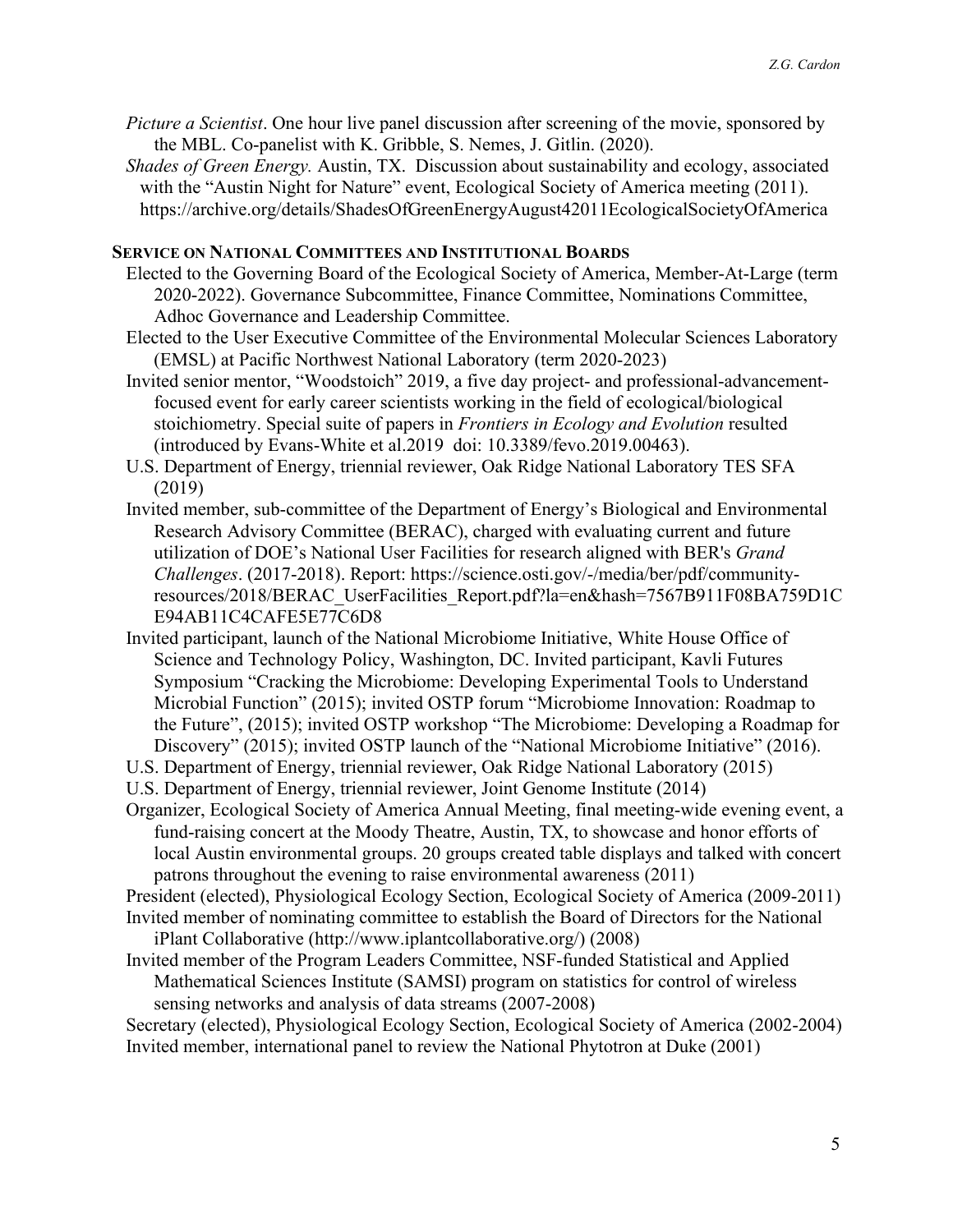#### **SERVICE – GRANT AND JOURNAL REVIEWS**

Grant review panels and ad hoc reviews

National Science Foundation, grant review panel member:

*Doctoral Dissertation Improvement Grants (DDIG) Integrative Organismal Systems (IOS) Ecology Ecology and Evolutionary Physiology Ecosystem Studies (multiple years) IGERT (Integrative Graduate Education and Research Traineeship) SitS (Signals in the Soil) TECO (Terrestrial Ecology and Global Change)*

DOE Environmental Molecular Sciences Lab, Terrestrial & Subsurface Ecosystems panel. DOE Joint Genome Institute Small-scale microbial/metagenome program panel.

U.S. Department of Energy (DOE) Alexander Hollaender Postdoctoral Fellowships panel.

Ad hoc reviewer for multiple grant proposals from European Research Council (Frontier Research Grants), NSF, NASA, NERC, DOE, University of Connecticut, USDA, Utah State University, San Jose State University

#### Journal reviews

Reviewer for *American Naturalist*, *Biogeochemistry*, *Biology Letters, Ecological Applications*, *Ecology*, *Ecosystems, Global Change Biology*, *Journal of Ecology*, *Journal of Environmental Quality*, *Journal of Geophysical Research Biogeosciences, Journal of Theoretical Biology, Microbial Ecology, Nature Microbiology*, *New Phytologist*, *Oecologia*, *Physiologia Plantarum*, *Plant and Soil*, *Plant Cell and Environment*, *PNAS, Science, Soil Biology and Biochemistry, Wetlands* Editorial Board, *Oecologia* (2004-2012)

#### **INVITED WORKSHOPS AND ASSOCIATED PUBLICATIONS**

- Invited workshop, plenary speaker, *EcoSENSE Workshop Emerging Sensing Capabilities and Ecosystem Testbeds for Investigating Soil-plant-microbial Interactions Across Genome to Ecosystem Scales.* (2021) Lawrence Berkeley National Laboratory, Berkeley, CA.
- Invited DOE-funded workshop, *Opportunities in Biological and Environmental Research Uniquely Enabled by the APS Upgrade (APS-U)*, Argonne National Laboratory (2018). Report: aps.anl.gov/sites/www.aps.anl.gov/files/APS-Uploads/PUBLICATION-FILES/Workshop%20to%20Identify%20Opportunities%20in%20Biological%20and%20En vironmental%20Research.pdf
- Invited NSF-funded workshop, University of Chicago, "*The Subterranean Macroscope: Sensor Networks for Understanding, Modeling, and Managing Soil Processes*" (2017)
- Invited workshop, Environmental Molecular Sciences Laboratory, Pacific Northwest National Laboratory, "*Breakthrough Science & Technologies (BS&T) Workshop*" (2017)
- Invited workshop, White House Office of Science and Technology Policy, *"The Microbiome: Developing a Roadmap for Discovery",* Washington, DC., (2015)
- Invited workshop, *"Belowground Carbon Cycling Processes at the Molecular Scale: New Tools for User Research"*, Environmental Molecular Sciences Laboratory at Pacific Northwest National Lab, Richland, WA (2013)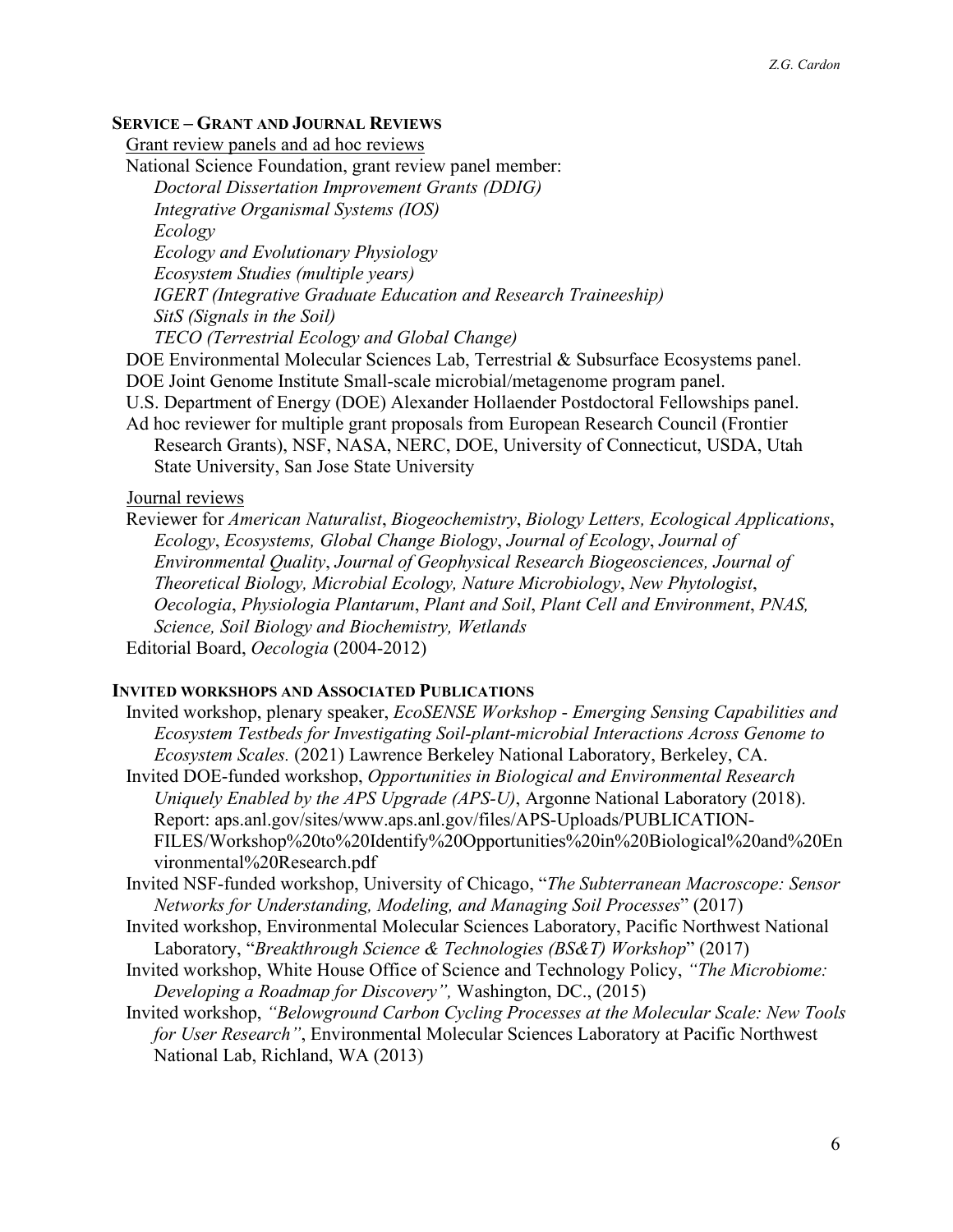- Invited workshop, American Academy of Microbiology colloquium *"Incorporating microbes into climate models",* Dallas, TX (2011) Report:
	- https://www.ncbi.nlm.nih.gov/books/NBK561255/pdf/Bookshelf\_NBK561255.pdf
- Invited workshop, NSF *"Frontiers in Belowground Carbon Cycling Research"* (2003). Report: https://doi-org.library.proxy.mbl.edu/10.1890/1540-9295(2004)002[0522:CCIS]2.0.CO;2

**PUBLICATIONS**

Publications focused on photosynthesis and desiccation tolerance:

- Peredo EL and **Cardon ZG** (2020) Shared up-regulation and contrasting down-regulation of gene expression distinguish desiccation-tolerant from intolerant green algae. *Proceedings of the National Academy of Sciences USA* 117 (29) 17438-17445. doi:10.1073/pnas.1906904117
- Stark JR, **Cardon ZG**, Peredo EL (2019) Extraction of high-quality, high molecular-weight DNA depends heavily on cell homogenization methods in green microalgae. *Applications in Plant Sciences* 8(3):e11333. doi:10.1002/aps3.1133
- Dohnalkova A and **Cardon Z** (2018) Addressing challenges in ultrastructural TEM imaging of Chlorophyceae (green algae). *Microscopy and Microanalysis* 24(Supp1) 1346. doi:10.1017/S1431927618007213
- **Cardon ZG**, Peredo EL, Dohnalkova AC, Gershone HL, Bezanilla M. (2018) A model suite of green algae within the Scenedesmaceae for investigating contrasting desiccation tolerance and morphology. *Journal of Cell Science* 131: jcs212233 doi: 10.1242/jcs.212233 (Cover image, and paper included in the "Research Highlights" section of issue 131.)
- Lunch, CK, LaFountain, AM, Thomas, S, Frank, HA, Lewis, LA, **Cardon, ZG.** (2013) The xanthophyll cycle and NPQ in diverse desert and aquatic green algae. *Photosynthesis Research* 115:139–151. doi: 10.1007/s11120-013-9846-x
- **Cardon, Z.G.**, Gray, D.W., and Lewis, L. A. (2008) The green algal underground evolutionary secrets of desert cells. *Bioscience* 58(2): 114-122. doi: 10.1641/B580206
- Gray, D.W., Lewis, L.A., and **Cardon, Z.G.** (2007) Photosynthetic recovery following desiccation of desert green algae (Chlorophyta) and their aquatic relatives. *Plant, Cell, and Environment* 30:1240-1255. (Cover image.) doi: 10.1111/j.1365-3040.2007.01704.x
- Gray, D.W., **Cardon, Z.G**., and Lewis, L. A. (2006) Simultaneous collection of rapid chlorophyll fluorescence induction kinetics, fluorescence quenching parameters, and environmental data using an automated PAM-2000/CR10X data logging system. *Photosynthesis Research* 87:295-301. doi: 10.1007/s11120-005-9010-3
- Zanne, A.E., Lower, S.S., Cardon, Z.G., and Orians, C.M. (2006) <sup>15</sup>N fertilization of tomatoes: vascular constraints vs. tissue demand. *Functional Plant Biology* 33:457-64. doi: 10.1071/FP05299
- Jones, C.S, **Cardon, Z.G**., and Czaja, A.D. (2003) A phylogenetic view of low level CAM in *Pelargonium* (Geraniaceae). *American Journal of Botany* 90:135-142.
- Hooper, D. U., **Cardon, Z. G**., Chapin III, F. S., and Durant, M. (2002) Corrected calculations for whole ecosystem measurements of  $CO<sub>2</sub>$  flux using the LI-COR 6200 portable photosynthesis system. *Oecologia* 132: 1-11. doi: 10.1007/s00442-002-0870-3
- Lodding, C. C., Behling, J., and **Cardon, Z. G.** (2000) Water relations of *Betula cordifolia* and *Betula allegheniensis* rooted together on landslides in Franconia Notch, NH. *American Midland Naturalist* 143:321-329.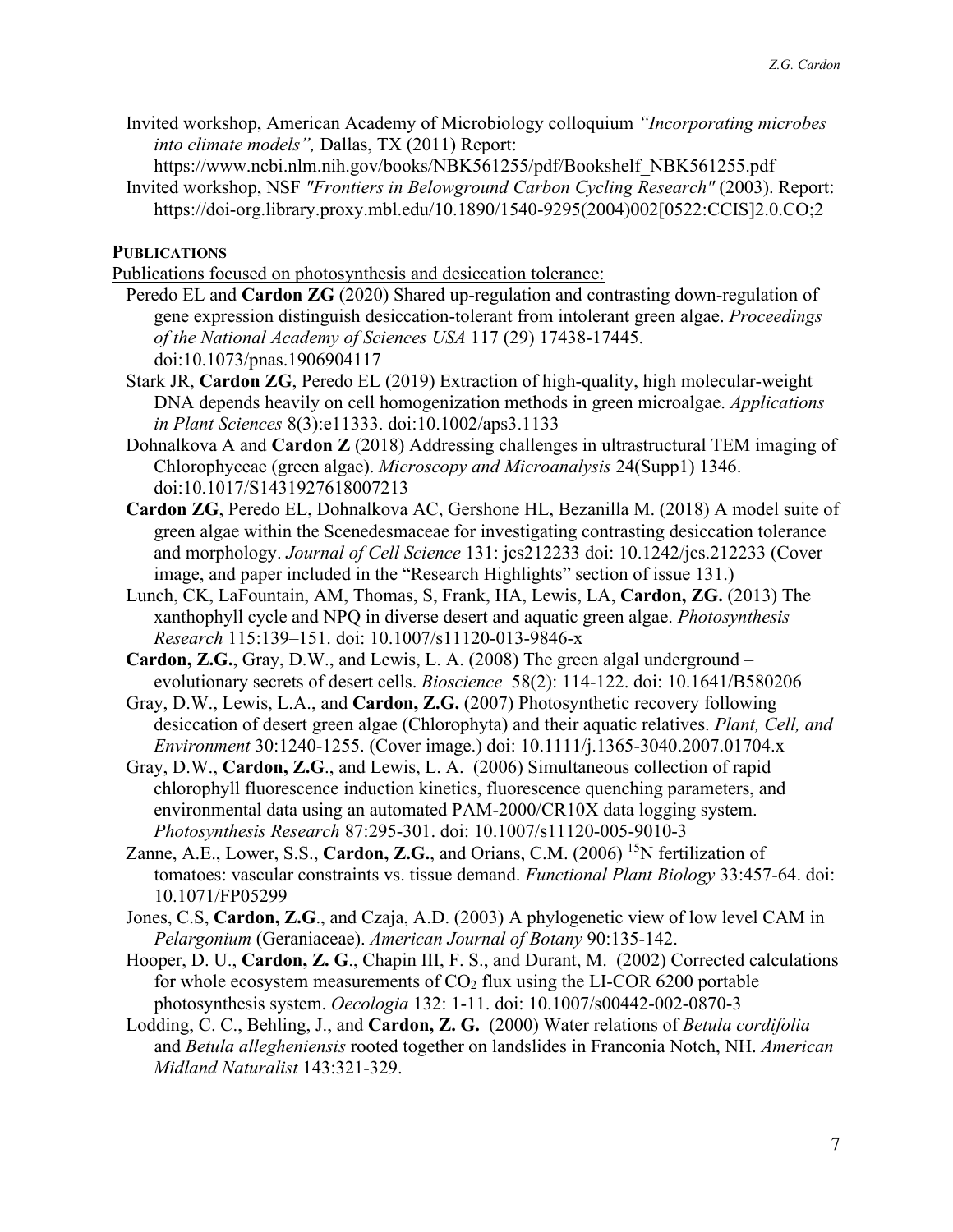- Tsionsky, M., **Cardon, Z.G.,** Bard, A.J., and Jackson, R.B. (1997) Photosynthetic electron transport in single guard cells as measured by scanning electrochemical microscopy. *Plant Physiology* 113(3):895-901. doi: 10.1104/pp.113.3.895
- **Cardon, Z.G., Berry, J.A., and Woodrow, I.E. (1995). Fluctuating [CO<sub>2</sub>] drives species**specific changes in water use efficiency. *Journal of Biogeography* 22:203-208.
- Jackson, R.B., Luo, Y., **Cardon, Z.G**., Chiariello, N.R., Sala, O.E., Field, C.B., and Mooney, H. A. (1995). Photosynthesis, growth, and density for the dominant species in a CO<sub>2</sub>enriched grassland. *Journal of Biogeography* 22:221-225.
- **Cardon, Z.G.,** Berry, J.A., and Woodrow, I.E. (1994). Dependence of the extent and direction of average stomatal response in *Zea mays* and *Phaseolus vulgaris* on the frequency of fluctuations in environmental stimuli. *Plant Physiology* 105:1007-1013. doi: 10.1104/pp.105.3.1007
- **Cardon, Z.G**., Mott, K.A., and Berry, J.A. (1994) Dynamics of patchy stomatal movements, and their contribution to steady-state and oscillating stomatal conductance calculated with gas-exchange techniques. *Plant, Cell, and Environment* 17:995-1007. doi: 10.1111/j.1365- 3040.1994.tb02033.x
- Mott, K.A., **Cardon, Z.G**., and Berry, J.A. (1993). Asymmetric patchy stomatal closure for the two surfaces of *Xanthium strumarium* L. leaves at low humidity. *Plant, Cell, and Environment* 16:25-34. doi: 10.1111/j.1365-3040.1993.tb00841.x
- **Cardon, Z.G.**, and Berry, J.A. (1992). Effects of  $O_2$  and  $CO_2$  concentration on the steady-state fluorescence yield of single guard cell pairs in intact leaf discs of *Tradescantia albiflora*. Evidence for Rubisco-mediated CO2 fixation and photorespiration in guard cells. *Plant Physiology* 99:1238-1244. doi: 10.1104/pp.99.3.1238
- **Cardon, Z.G.**, and Mott, K.A. (1989). Evidence that ribulose 1,5-bisphosphate (RuBP) binds to inactive sites of RuBP carboxylase *in vivo* and an estimate of the rate constant for dissociation. *Plant Physiology* 89:1253-1257. doi: 10.1104/pp.89.4.1253

Publications focused on the rhizosphere, microbiomes, and soil

- Li H, Bölscher T, Winnick M, Tfaily MM, **Cardon ZG**, and Keiluweit M. (2021) Simple plant and microbial metabolites destabilize mineral-associated organic matter via multiple pathways. *Environmental Science and Technology* 55(5): 3389–3398 doi: 10.1021/acs.est.0c04592
- Fu C, Wang G, Bible K, Goulden ML, Saleska SR, Scott RL, **Cardon ZG**. (2018) Hydraulic redistribution affects modeled carbon cycling via soil microbial activity and suppressed fire. *Global Change Biology.*24(8):3472-3485. doi: 10.1111/gcb.14164
- Biteen JS, Blainey PC, **Cardon ZG**, Chun M, Church G, Dorrestein PC, Fraser SE, Gilbert J, Jansson JK, Knight R, Miller JF, Ozcan A, Prather KA, Taha S, Ven den Engh G, Quake S, Ruby EG, Silver P, Weiss PS, Wong GCL, Wright AT, Xie XS, Young TD (2016) Tools for the Microbiome: Nano and Beyond. *ACS Nano*, 10:6-37. DOI: 10.1021/acsnano.5b07826. (Most read *ACS Nano* paper of 2016.)
- Blaser MJ, **Cardon ZG**, Cho MK, Dangl JL, Donohue TJ, Green JL, Knight R, Maxon ME, Northen TR, Pollard KS, Brodie EL. (2016) Towards a predictive understanding of Earth's microbiomes to address 21st Century challenges. *mBio*. 7:e00714-16. doi: 10.1128/mBio.00714-16
- Espeleta JF, **Cardon ZG,** Mayer KU, Neumann RB. (2016) Diel plant water use and competitive soil cation exchange interact to enhance  $NH_4^+$  and  $K^+$  availability in the rhizosphere. *Plant and Soil* 414:33. doi: 10.1007/s11104-016-3089-5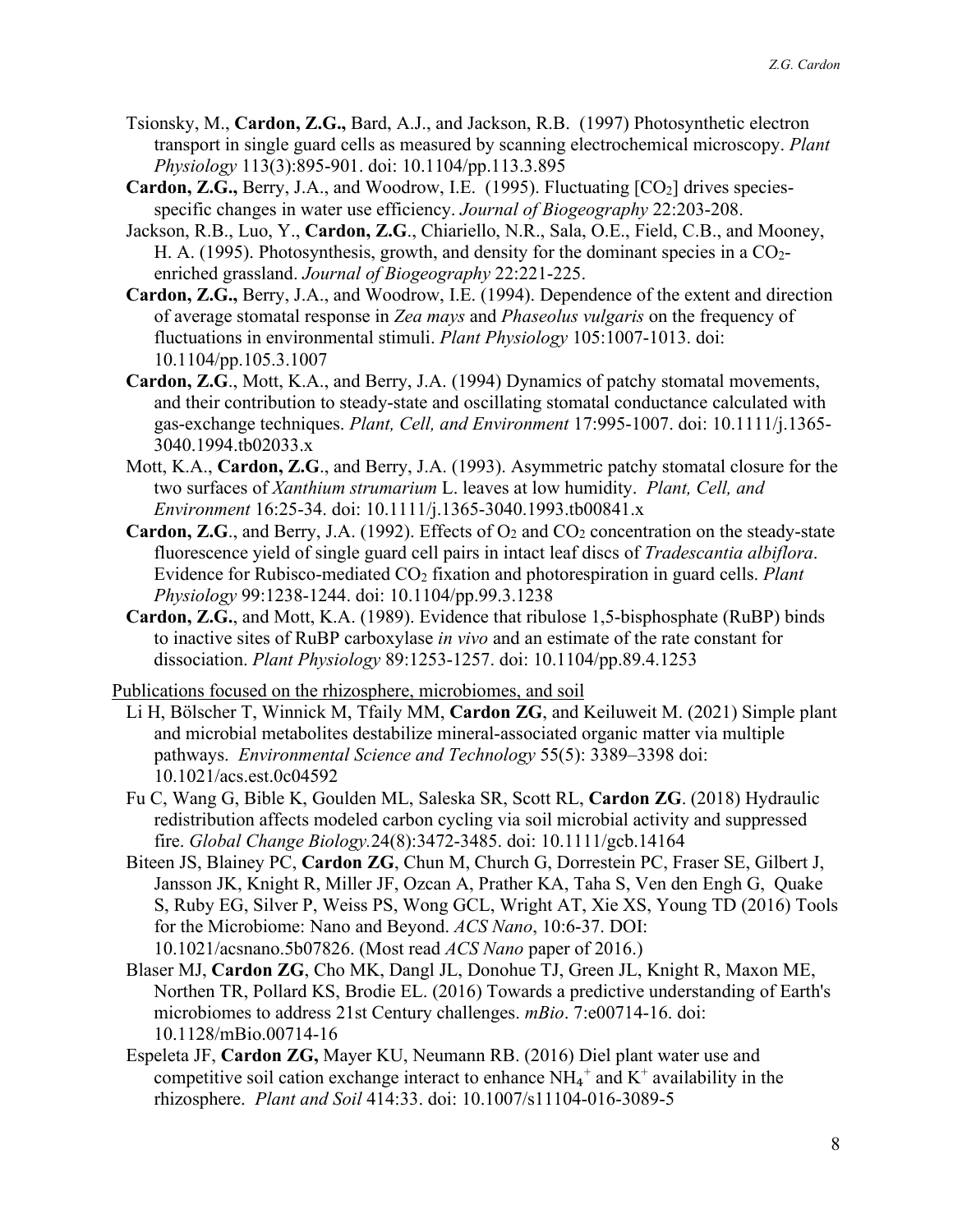- Fu C, Wang G, Goulden ML, Scott RL, Bible K, and **Cardon ZG**. (2016) Modeling the hydrological impact of hydraulic redistribution using CLM4.5 at eight AmeriFlux Sites. *Hydrology and Earth System Sciences* 20:2001-2018. doi:10.5194/hess-20-2001-2016
- Graves CJ, Makrides E, Schmidt V, Giblin A, **Cardon ZG**, Rand D. (2016) Functional responses of salt marsh microbial communities to long-term nutrient enrichment. *Applied and Environmental Microbiology* 82:2862-2871. doi: 10.1128/AEM.03990-15
- Alivisatos AP et al. (2015) A unified initiative to harness Earth's microbiomes. *Science* 350:507-508. (45 authors in Unified Microbiome Initiative Consortium.)
- Thomas F, Giblin AE, **Cardon ZG**, Sievert SM. (2014) Rhizosphere heterogeneity shapes abundance and activity of sulfur-oxidizing bacteria in vegetated salt marsh sediments. *Frontiers in Microbiology* 5:309 doi: 10.3389/fmicb.2014.00309.
- Neumann R, **Cardon ZG**, Teshera-Levye J, Rockwell F, Zwieniecki M, Holbrook NM. (2014) Modeled hydraulic redistribution by sunflower (*Helianthus annuus* L.) matches observed data only after including nighttime transpiration. *Plant Cell and Environment* 37:899-910
- **Cardon ZG**, Stark JM, Herron PM, Rasmussen JA. (2013) Sagebrush carrying out hydraulic lift enhances surface soil nitrogen cycling and nitrogen uptake into inflorescences. *Proceedings of the National Academy of Sciences, USA* 110(47):18988-18993. 10.1073/pnas.1311314110
- Herron PM, Gage DJ, Arango Pinedo C, Haider ZK and **Cardon ZG** (2013) Better to light a candle than curse the darkness: illuminating spatial localization and temporal dynamics of rapid microbial growth in the rhizosphere. *Frontiers in Plant Science* 4:323. doi: 10.3389/fpls.2013.00323
- Neumann, R.B. and **Z.G. Cardon** (2012). Tansley Review: The magnitude of hydraulic redistribution by plant roots: a review and synthesis of empirical and modeling studies. *New Phytologist* 194:337-352. doi: 10.1111/j.1469-8137.2012.04088.x
- Skogen, K.A., Holsinger, K.E., and **Cardon, Z.G.** (2011) Nitrogen deposition and the decline of a regionally threatened legume, *Desmodium cuspidatum. Oecologia* 165:261–269.
- Xia, LC, Steele, JA, Cram, JA, **Cardon, ZG**, Simmons, SL, Vallino, JJ, Fuhrman, JA, Sun, F (2011) Extended local similarity analysis (eLSA) of microbial community and other time series data with replicates. *BMC Syst. Biol.* 5, S15. doi: 10.1186/1752-0509-5-S2-S15
- Herron, P.M., Gage, D.J., and **Cardon, Z.G**. (2010) Micro-scale water potential gradients visualized in soil around plant root tips using microbiosensors. *Plant, Cell, and Environment* 33:199-210. doi: 10.1111/j.1365-3040.2009.02070.x.
- Herron, P.M., Stark, J.M., Holt, C., Hooker, T., and **Cardon, Z.G.** (2009) Microbial growth efficiencies across a soil moisture gradient assessed using  $^{13}$ C-acetic acid vapor and  $^{15}$ Nammonia gas. *Soil Biology and Biochemistry* 41:1262-1269. doi: 10.1016/j.soilbio.2009.03.010
- Gage, D.J., Herron, P.M., Arango Pinedo, C., and **Cardon, Z.G.** (2008) Live reports from the soil grain – the promise and challenge of microbiosensors. *Functional Ecology* 22: 983- 989. doi: 10.1111/j.1365-2435.2008.01464.x
- **Cardon,Z.G.** and Gage, D.J. (2006) Resource exchange in the rhizosphere molecular tools and the microbial perspective. *Annual Review of Ecology, Evolution, and Systematics* 37: 459-88. doi: 10.1146/annurev.ecolsys.37.091305.110207
- Gartner, T.L. and **Cardon, Z.G.** (2006) Site of leaf origin affects how mixed litter decomposes. *Soil Biology and Biochemistry* 38: 2307-2317. doi: 10.1016/j.soilbio.2006.02.014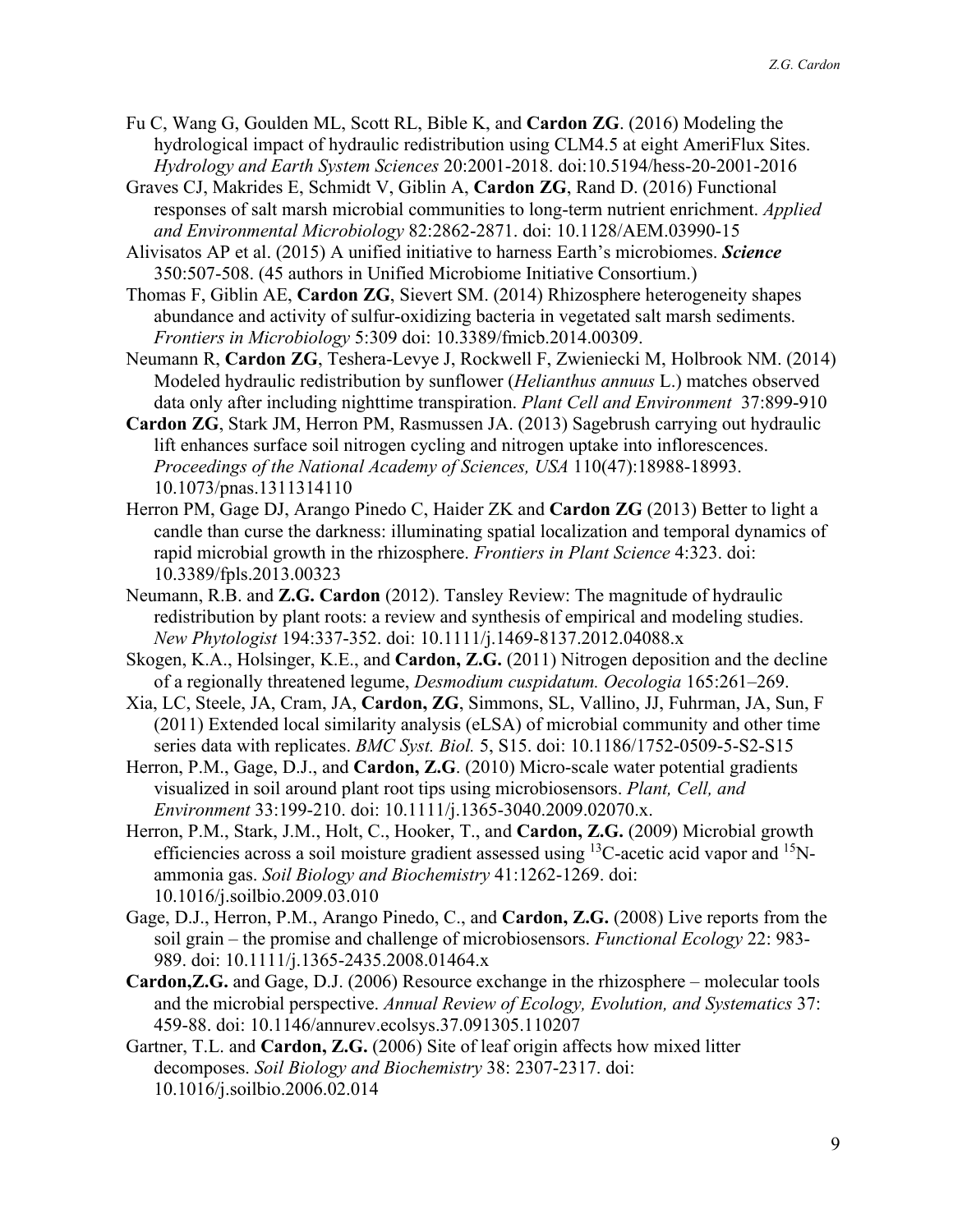- Hooker, B.A., Morris, T. F., Peters, R., and **Cardon, Z.G.** (2005) Long-term effects of tillage and corn stalk return on soil carbon dynamics. *Soil Science Society of America Journal* 69 (1) : 188-196. doi: 10.2136/sssaj2005.0188
- Venterea, R.T., Rolston, D.E., and **Cardon, Z.G**. (2005) Effects of soil moisture, physical, and chemical characteristics on abiotic nitric oxide production. *Nutrient Cycling in Agroecosystems* 72:27-40.
- Gartner, T. B. and **Cardon, Z. G.** (2004) Decomposition dynamics in mixed-species leaf litter — a review. *Oikos* 104: 230-246. doi: 10.1111/j.0030-1299.2004.12738.x
- Johnston, C. A., Groffman, P., Breshears, D. D., **Cardon, Z. G.**, Currie, W., Emanuel, W., Gaudinski, J., Jackson, R. B., Lajtha, K., Nadelhoffer, K., Nelson Jr., D., Post, W. M., Retalack, G., and Wielopski, L. (2004) Carbon cycling in soil. *Frontiers in Ecology and the Environment*, 2(10): 522-528.
- **Cardon, Z. G**., Czaja, A. D., Funk, J. L., and Vitt, P. L. (2002) Periodic carbon flushing to roots of *Quercus rubra* saplings affects soil respiration and rhizosphere microbial biomass. *Oecologia* 133: 215-223. doi: 10.1007/s00442-002-1045-y
- Bringhurst, R. M., **Cardon, Z. G.**, and Gage, D. J. (2001) Galactosides in the rhizosphere: utilization by *Sinorhizobium meliloti* and development of a biosensor. *Proceedings of the National Academy of Sciences*, *USA* 98(8): 4540-4545. doi: 10.1073/pnas.071375898
- **Cardon, Z. G**., Hungate, B. A., Cambardella, C. A., Chapin III, F. S., Field, C. B., Holland, E. A., and Mooney, H. A.  $(2001)$  Contrasting effects of elevated  $CO<sub>2</sub>$  on old and new soil carbon pools. *Soil Biology and Biochemistry* 33: 365-373. doi: 10.1016/S0038- 0717(00)00151-6
- Cardon, Z.G. (1995) Influence of rhizodeposition under elevated CO<sub>2</sub> on plant nutrition and soil organic matter. *Plant and Soil* 187(2):277-288.
- Special Journal Issues, Volumes Edited, and Peer-Reviewed Contributions to Edited Volumes: Evans-White MA, **Cardon ZG**, Schweitzer JA, Urabe J, Elser JJ. (2019) Editorial: Emerging Frontiers in Ecological Stoichiometry. *Frontiers in Ecology and Evolution*. *7:463.* doi: 10.3389/fevo.2019.00463
	- **Cardon, Z.G.** and Whitbeck, J.L. (eds) (2007) *The Rhizosphere: an Ecological Perspective*. Elsevier.San Diego,CA.
	- Whitbeck, J.L. and **Cardon, Z.G.** Introduction. (2007) IN: *The Rhizosphere: an Ecological Perspective*. Cardon, Z.G. and Whitbeck, J.L. (eds). Elsevier, San Diego. Pp. xv-xix.
	- **Cardon, Z. G.**, and Herron, P. M. Sweeping water, oozing carbon: long distance transport and patterns of rhizosphere resource exchange. (2005) IN: *Vascular Transport in Plants*. Holbrook, N.M. and Zwieniecki, M.A. (eds). Academic Press, San Diego. Pp. 257-276.
	- Cottingham, K. L., **Cardon, Z. G**., D'Antonio, C. M., Dent, C. L., Findlay, S. E. G., Lauenroth, W. K., LoGiudice, K. M., Stelzer, R. S., Strayer, D. L. (2003) Increasing modeling savvy: strategies to advance quantitative modeling skills for professionals within ecology. In: *Models in Ecosystem Science.* 9th Cary Conference volume, Canham, C., Cole, J. and Lauenroth, W., eds. pp. 428-436.

## **PATENT**

2021. Scalable, large-area optical sensing platform with compact light delivery and imaging system. Patent number: 11035794 Date of Patent: June 15, 2021. Inventors: Xufeng Zhang, Supratik Guha, Zoe G. Cardon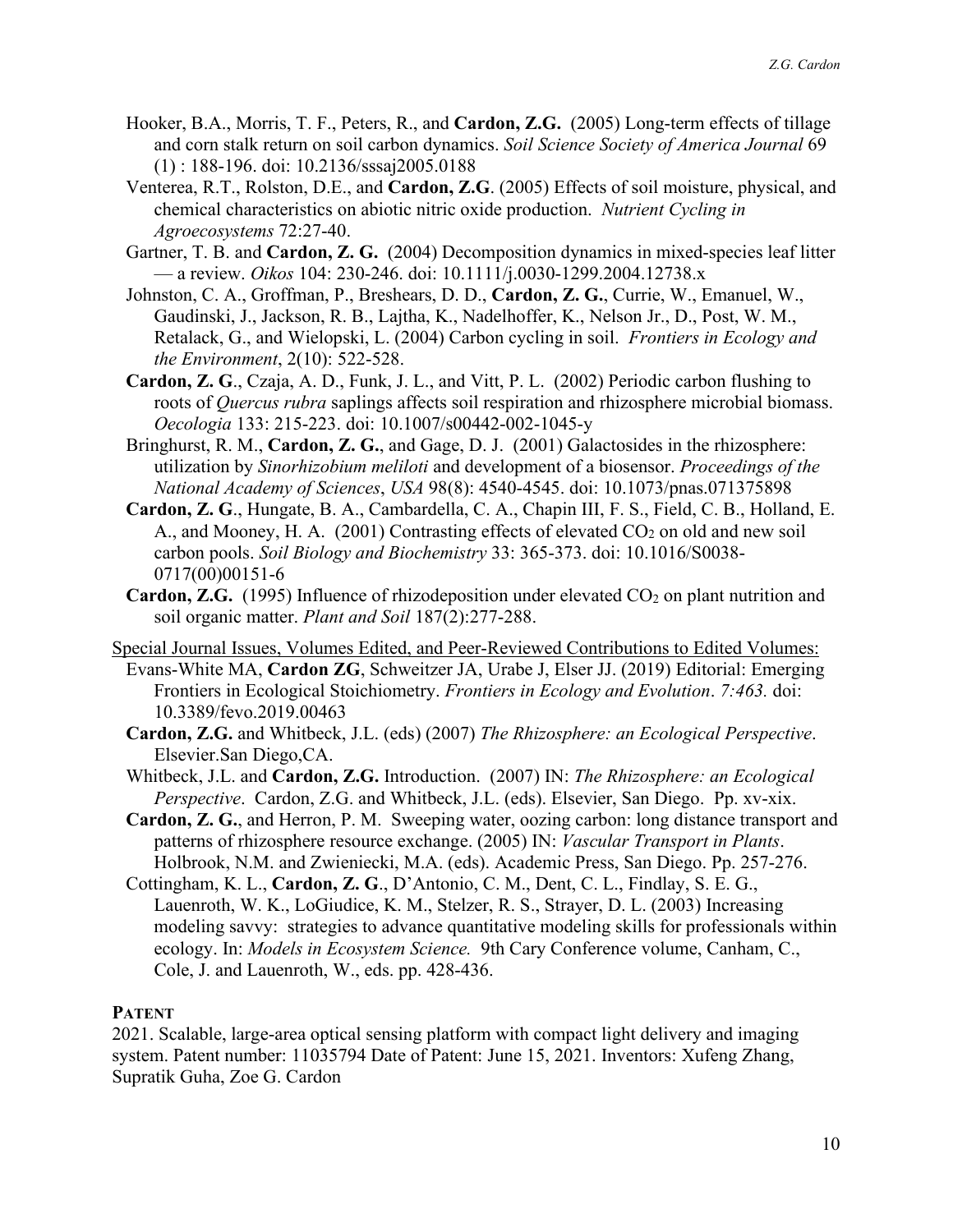## **FUNDING**

Research grants:

- DOE Environmental System Science (ESS) Program. "Sticky roots implications of altered rhizodeposition for the fate of rhizosphere mineral–organic matter associations in natural ecosystems" Forbrich (PI), co-Is **Cardon**, Giblin A, Sulman B, and O'Meara T 2021-2024 (\$974,905).
- Bailey Wildlife Foundation, "Developing a novel, low-cost, flexible sensor platform for quantifying environmental conditions using imaging of immobilized dyes." **Cardon (PI)**. 2020. (\$80,000)
- DOE Environmental System Science (ESS) Program. "Sticky roots implications of altered rhizodeposition for the fate of rhizosphere mineral–organic matter associations in natural ecosystems" **Cardon (PI)**, Co-Is Keiluweit M, Malmstrom C, and Riley WJ. . 2020-2023.  $($899,931 + $100,000$  to LBNL for associated modeling).
- Gordon and Betty Moore Foundation, Symbiosis in Aquatic Systems Initiative, "Underground Allies: Dynamic Interactions Among Cordgrass (*Spartina alterniflora*) and Sulfur-Cycling Microbes in the Rhizosphere". **Cardon (PI)**, co-Is Giblin A, Paul B, Peredo EL, Ruff SE. 2020-2023. (\$299,958)
- University of Chicago-MBL-Argonne MicroBiome Center "Desiccation Tolerance in Green Algae from Desert Microbiotic Crust Microbiomes". **Cardon (PI),** Co-Is Austin II J and Peredo EL. 2020-2021. (\$9,141 MBL, \$10,838 UChicago)
- Bailey Wildlife Foundation, "Developing a novel, low-cost, flexible sensor platform for quantifying environmental conditions using imaging of immobilized dyes." **Cardon (PI)**, Zhang X. and Guha S. (UChicago and ANL, co-Is). 2019. (\$80,000)
- NSF Sensors in the Soil (SitS) Program," EAGER SitS: Developing a Next Generation Modeling Approach for Predicting Microbial Processes in Soil", Joe Vallino (PI) and **Cardon (co-I)**. Jan 1 2019-Dec 31 2021. (\$300,000)
- DOE Terrestrial Ecosystem Science (TES) Program, "Sticky roots implications of widespread, cryptic, viral infection of plants in natural and managed ecosystems for soil carbon processing in the rhizosphere." **Cardon (PI),** Keiluweit M and Malmstrom C (co-Is). Oct 1 2018 – Sept 30 2019. Recommended (\$294,999).
- DOE Subsurface Biogeochemical Reactions (SBR) Program, "Root Influences on Mobilization and Export of Mineral-Bound Soil Organic Matter." Keiluweit M (PI), **Cardon (co-I)**, Oct 1 2018 – Sept 30 2019. Recommended (\$200,000, \$44,000 to MBL).
- DOE Environmental Molecular Sciences Laboratory (EMSL) Science Theme Project 50268, "The Root of the Matter: Soil Carbon Mobilization in the Rhizosphere" Keiluweit, M (PI); **Cardon** and Malmstrom, C **(coPIs)**. EMSL : Lipton, Chu. Oct 1 2018 – Sept 30 2020.
- Bailey Wildlife Foundation, "Developing a novel, low-cost, flexible sensor platform for quantifying environmental conditions using imaging of immobilized dyes." **Cardon (PI)**, Zhang X. and Guha S. (UChicago and ANL, co-Is). 2018. (\$80,000.)
- University of Wyoming, "Wyoming Algae for Unconventional Bioconversion Processes", J. Oakey (PI), **Cardon (co-I)**, Peter Stahl(co-I), and Magdalena Bezanilla(co-I). May 1 2017- April 30 2018. \$102,194.
- Anonymous donor, Current Use Research Supplements to "Women in Ecological Science" at MBL, recurrent quarterly contributions 2009-2021. **Cardon (PI).** ~\$1,924,000.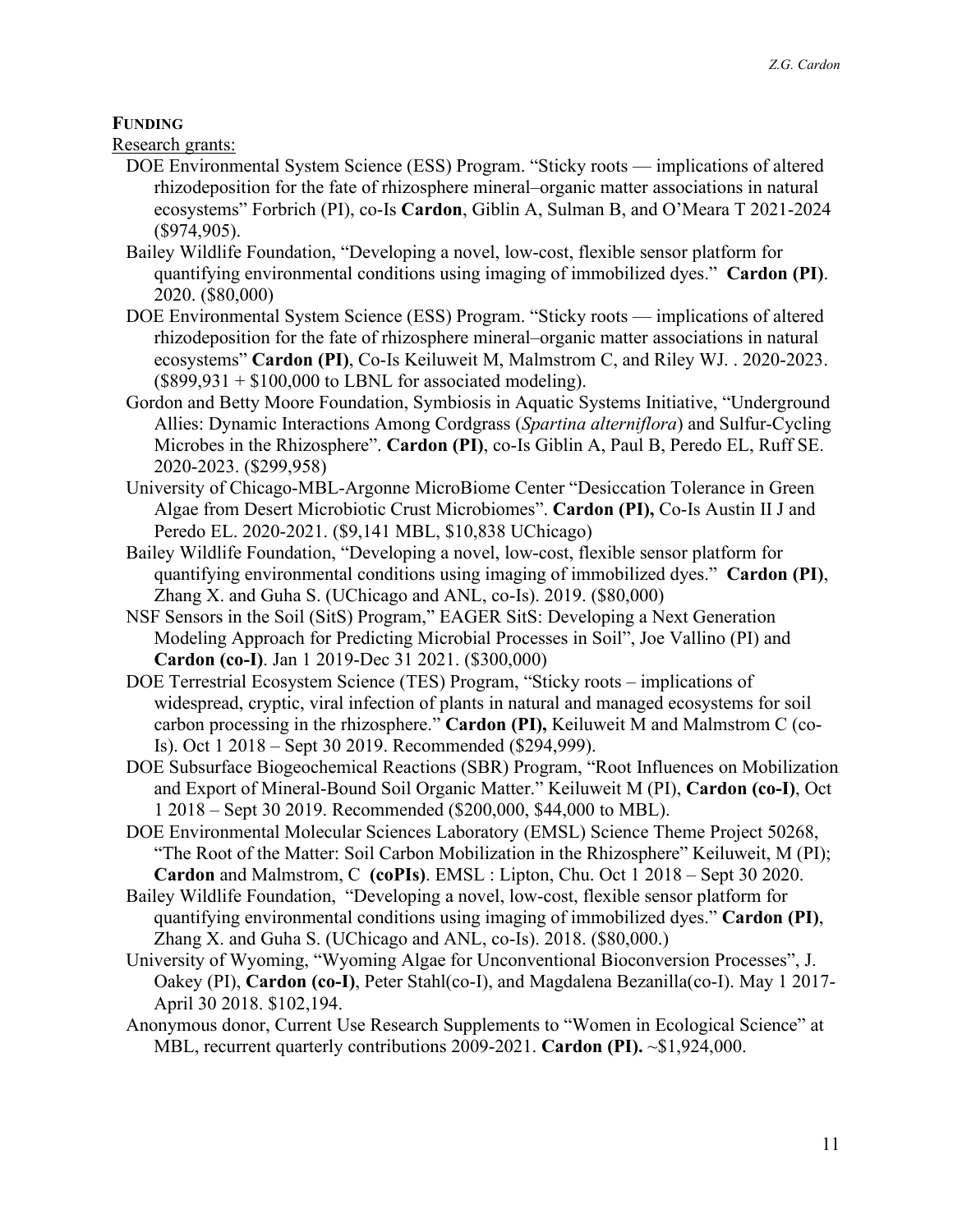- DOE JGI Community Science Program, "Protecting photosynthesis during desiccation: do the genomes of desert-derived and aquatic *Scenedesmus* species hold the key to understanding extreme desiccation tolerance among green algae?", Elena Lopez Peredo (PI) and **Cardon (co-I)**. 2016-18.Sequencing genomes of related green algae; two desert and two aquatic.
- DOE Environmental Molecular Sciences Laboratory (EMSL) Science Theme Project, "Does Chloroplast Thylakoid Membrane Organization Influence Desiccation Tolerance in Green Algae?" **Cardon (PI)**. EMSL Co-I: Galya Orr, EMSL and PNNL. Oct. 2015-Sept. 2017.
- DOE Joint Genome Institute Environmental Molecular Sciences Laboratory (JGI-EMSL) Collaborative Science, "3D Reality Check: Developing Structural Support for Predicting Microbial Function and Interpreting Microbial 'Omics' Data"**. Cardon (PI).** Co-Is: Joe Vallino and Gretta Serres. EMSL collaborator: Tim Scheibe, EMSL,PNNL. 2015-. 2017.
- Anonymous donor, "A novel low-waste, low-maintenance system for microbial generation of methane from algal biomass." **Cardon (PI)** Co-I Joe Vallino. Oct.2014 – Sept. 2016. \$302,393.
- Environmental Molecular Sciences Laboratory (EMSL) science theme project, "Integration of Pore-Scale Simulations and Multi-Omics Data to Develop Insights into Functional Heterogeneity in Microbial Communities". **Cardon (PI)** Co-Is: Joe Vallino, Gretta Serres, and computer scientist Tim Scheibe (EMSL). Oct. 2014-Oct. 2015.
- NSF, "Photoprotection in Diverse, Desiccation-Tolerant, Desert Green Algae and Their Close Aquatic Relatives"; **Cardon (PI).** 6/15/2014-6/14/2017. \$629,975
- DOE Terrestrial Ecosystems, "Hydraulic redistribution of water through plant roots implications for carbon cycling and energy flux at multiple scales"; **Cardon (PI)**, Daniel Gage and Guiling Wang (UConn, Co-Is), Rebecca Neumann (Univ. WA, Co-I). 4/2012- 4/2016. \$1,048,327.
- Brown-MBL Faculty Seed Grant, "Linking long- and short-term controls on terrestrial phosphorus cycling"; **Cardon (PI)**, Stephen Porder and Laura Schreeg (Brown co-Is). 10/2011-9/2012. \$49,949.
- NSF, "Collaborative Research: MSB: The Role of Sulfur Oxidizing Bacteria in Salt Marsh C and N Cycling" ; **Cardon (PI),** Giblin (co-I); Sievert (PI) from WHOI. 8/2011 – 7/2016. \$1,200,326 total (\$510,333 to MBL, \$689,993 to WHOI)
- NASA Exobiology, "Leaping to Land Physiology and Phylogenetics of Desert Green Algae", **Cardon (PI)**, Louise Lewis and Harry Frank (Co-Is), 9/2008-9/2012, \$531,978.
- Anonymous, quasi-endowment to MBL to support "Women in Ecological Science", **Cardon (PI),** 3/08, \$1,200,000.
- Anonymous grant, "Hydraulic Redistribution of Water in Western Landscapes: Effects on Plant Fitness and Rhizosphere Function", **Cardon (PI)**. 3/08. \$300,000.
- DOI USGS Office of Groundwater Research, Branch of Geophysics, "USGS OGW BG-UCONN Cooperative Agreement", **Cardon (co-I)**. 8/2007-8/2012. \$220,632.
- Connecticut Institute of Water Resources Grant, "Development of a New Generation of Sensitive, Fluorescence-based Nitrate Sensors for Use in Soil and Water", **Cardon (co-I)** with PI Shawn Burdette. 9/1/07-8/31/09. \$36,994.
- UConn Research Foundation Large Faculty Grant, "Desiccation Tolerance in Desert Green Algae", **Cardon (PI).** 1/06 – 1/07. \$16,677.
- NSF DDIG, Population Dynamics Program, "Nitrogen Deposition and Population Dynamics of a Declining Nitrogen-fixing Plant Species", **Cardon (co-PI)**, co-PI Krissa Skogen (student written proposal) and PI Kent Holsinger, 6/1/06-7/31/08, \$11,993.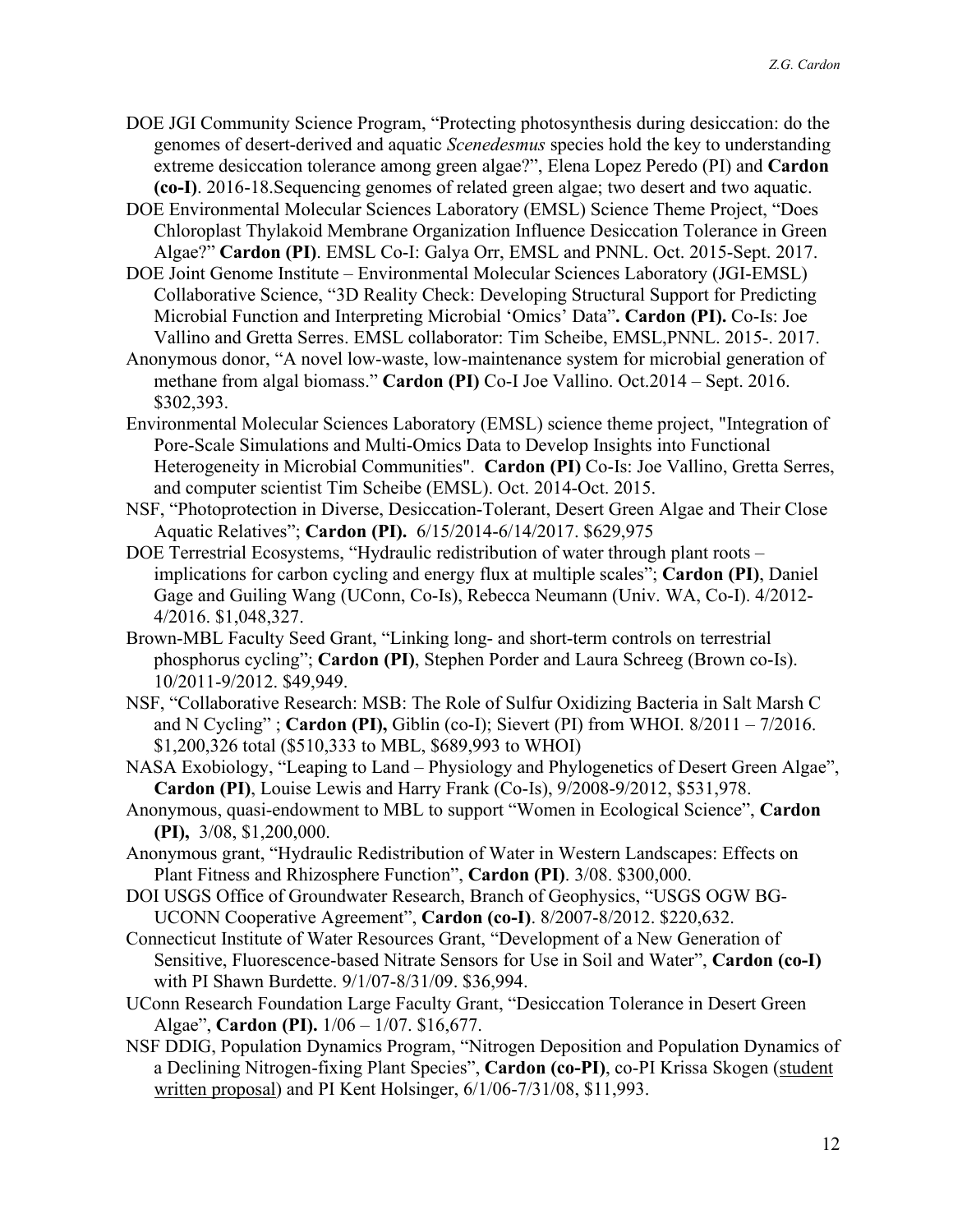NSF Ecosystems Program, "Desert Microbial Activity in the Rhizosphere Oasis", **Cardon (PI)**, co-PIs Daniel Gage and John Stark. 7/1/04 – 7/1/07. \$529,625. NSF REU supplements, summers of 2005, 2006, 2007, \$6000 each summer.

NSF International Supplement, with Dr. Vit Gloser, Czech Republic, 7/04-'07, \$25,472.

- NSF DDIG, Ecosystems Program, "Dissertation Research: Does Hydraulic Redistribution Increase Microbial Activity in the Rhizosphere?", **Cardon (PI)**, co-PI Patrick Herron (student written proposal), 7/1/04-7/1/06, \$12,000.
- NASA Exobiology, "Phylogenetic diversity and comparative physiology of independentlyevolved lineages of desert green algae (Chlorophyta)", L.A. Lewis, PI, **Cardon (co-PI)**, 2003-06 \$380,876.
- NSF Ecosystems Program, SGER, "Developing a New Miniaturized Sensor for Detecting Glucose in Soil", **Cardon (PI)**, F. Moussy (co-PI), 5/02-5/03, \$25,053
- UConn Research Foundation Large Faculty Grant, "Effect of tillage and carbon input levels on soil organic carbon distribution" **Cardon (PI)**, T. Morris (co-I). 1/01-1/02, \$7881
- Andrew W. Mellon Foundation Grant, "Carbon fluxes from plant roots to soils -- how timing, quality, and quantity of fluxes affect rhizosphere microbial activity." **Cardon (PI)** 3/00- 12/04, \$350,000
- UConn Research Foundation Large Faculty Grant, "Does Plant Phenology Influence Microbial Activity in the Rhizosphere? " **Cardon (PI)**, 6/98-5/99, \$17,609
- Andrew W. Mellon Foundation Grant, "Influence of Root Exudation and Rhizodeposition on Rhizosphere Processes in Natural Soils." **Cardon (PI)**, 4/96-12/99, \$180,000
- Teaching and Graduate Training Grants:
	- NSF IGERT, "Reverse Ecology: Computational Integration of Genomes, Organisms and Environments", D Rand (PI), ZG **Cardon**, M Sogin, A Schmitt, & S Istrail (**co-Is)**, \$2,920,540, 8/2010-8/2015 (extended to 2016)
	- NSF Instrumentation and Laboratory Improvement, "Analytical and Quantitative Understanding of Integrative Plant Biology through Coursework and Independent Student Research" **Cardon (PI)** 6/97-6/00, \$17,520
	- UConn Institute for Teaching and Learning Grant, "Biology as a quantitative science--easing the path to computational ability and conceptual thinking." **Cardon (PI)** 6/99, \$6000

## **SELECTED SERVICE ON MBL COMMITTEES**

MBL strategic planning:

Search committee, Ecosystem Center, coastal ecosystems faculty cluster search (2020-2021)

Science Council (elected, 2010 – 2013, 2014 - 2021) Advisory committee to the MBL Director on research and education strategy at the MBL.

Steering Committee, Imaging Innovation Initiative (2018 – ongoing)

Search committee, Bay Paul Center faculty search, 2008, 2019

Search committee, Bell Center faculty searches, 2011, 2018

- Co-Leader (appointed), "PRO-Microbes" vision meeting (23 invited attendees, 9 from MBL). New research and education linking dynamic microbial response with shifting ecosystem function over ecological and evolutionary time scales. (2015)
- Co-Leader (appointed), MBL "Vision Team IV: Microbial diversity, ecology, evolution and microbiomes" (12 invited attendees, 5 from MBL, 5 from University of Chicago). Development of new strategic MBL theme in research and education focused on microbiomes. (2015)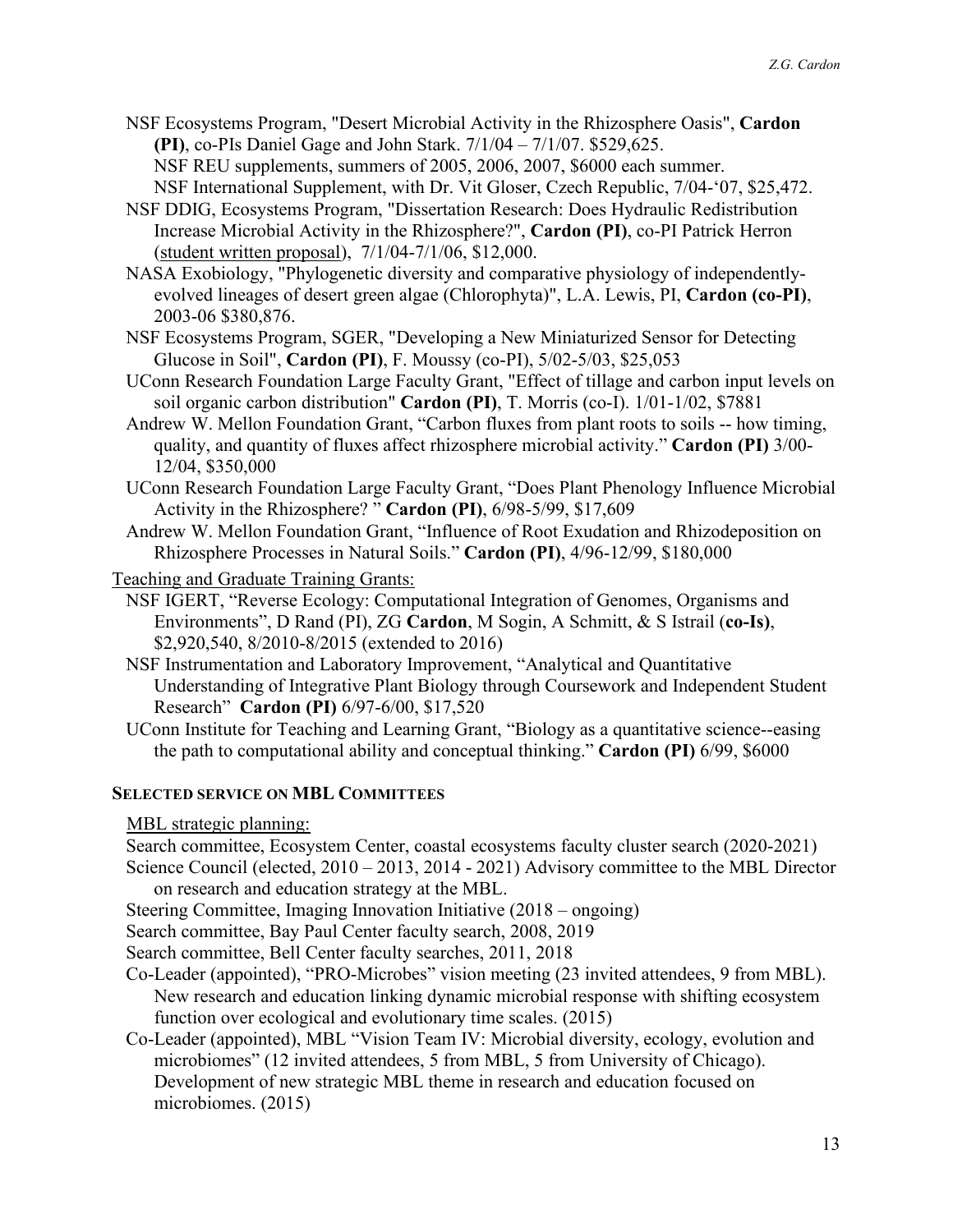Institutional Committee (appointed 2009 – 2010) (Advisory committee to the MBL Director on resident research at the MBL)

Implementation -University of Chicago affiliation:

MBL Affiliation Committee (appointed 2014) (guidance for new MBL-UChicago affiliation) Head (appointed), Organizing Committee, first UChicago-MBL faculty retreat (2014)

Day-to-day operations: MBL Research Services (2013 -2019); MBL Biosafety (2009 ongoing); Head, Ecosystems Center Facilities (2009 - 2019); Head, MBL Research Greenhouse (2009 - ongoing); Stable Isotope Laboratory (2008 - ongoing); Bell Center Faculty Searches (2011, 2017); Friday Evening Seminar speaker series planning committee (2017 - 2019); Bay Paul Center Faculty Searches (2008, 2009, 2019) ; Weekly seminar organizer, Ecosystems Center (Fall 2008, Fall 2009, Spring 2010)

## **TEACHING**

Marine Biological Laboratory, Woods Hole, MA

- Co-Organizer and webmaster, weekly MBL "MicroEco" discussion group, a cross-Center group exploring links between microbial activity, diversity and ecosystem function (2008 – 2020; http://ecosystems.mbl.edu/mbl\_micro\_eco/)
- Semester in Environmental Science (fall 2011-ongoin).3-4 lectures each fall, two laboratory weeks, and supervision of 1-3 independent student research projects over 5 weeks each year. The SES program (http://www.mbl.edu/ses/) is a hands-on field- and lab-intensive semester course, drawing up to 24 juniors and seniors from over 60 colleges and universities.
- Organizer, weekly "Chlorophyll Fluorescence" discussion group at MBL & WHOI, examining information chlorophyll fluorescence can give about photosynthetic activity (2009 – 2010)

## UChicago

BIOS 27720: Microbiomes Across Environments. One-hour lecture, Sept. 2018.

- BIOS 27720: Microbiomes Across Environments. One-hour lecture, Sept. 2017.
- Invited contributor , third annual Quantitative Methods in Biology Bootcamp at MBL, for incoming biological sciences graduate students at the University of Chicago. Sept. 2017.
- BIOS 15123 The Microbiome in Human and Environmental Health. One lecture, at UChicago, May, 2016.
- Invited contributor, first annual Quantitative Methods in Biology Bootcamp at MBL, for all incoming biological sciences graduate students at the University of Chicago. Sept. 2015.

## Brown-MBL

Co-taught (with Dr. David Rand, Brown Univ.) the IGERT "Core Course" for the Brown-MBL graduate training grant: "Reverse Ecology – Computational Integration of Genomes, Organisms, and Environments". (2011-2017). Intensive, year-long core course required of all incoming graduate students, immersing them in the ecology and history of an ecosystem and genomic techniques to be used to answer ecological and evolutionary questions.

Participant in graduate Phenology seminar, EEB Department, Brown Univ., fall 2009.

University of Connecticut, regularly taught (1996-2007):

Introductory Biology  $(\sim]300$  first year students);

General Ecology "W"  $(\sim 70-100$  sophomores/juniors, writing intensive);

Organisms and Ecosystems  $(\sim] 10{\text -}20$  seniors and graduate students);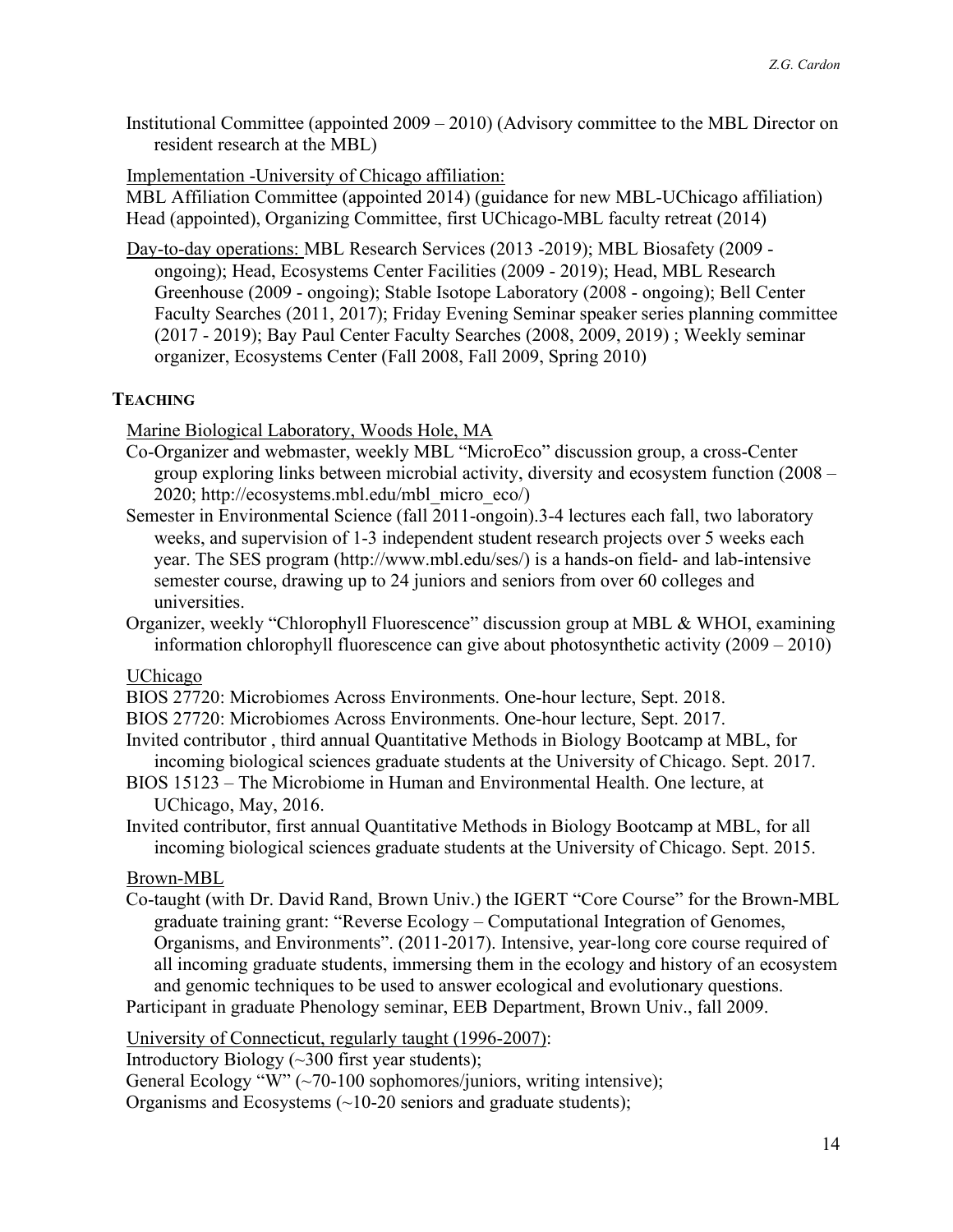Soil Degradation and Conservation  $\left(\sim\right)10$ -15 seniors and graduate students)

Integrative Earth System Science  $(-6-10)$  graduate students, developed and taught this writing intensive core course for first-year students in the new interdisciplinary Center for Integrative Geosciences that Cardon helped to found in 2004.)

University of Connecticut, irregularly taught (1996-2007):

Introduction to Undergraduate Research (~25-60 students)

Professional Development Seminar (~15 graduate students)

Seminar on The Rhizosphere; Seminar on Plant Evolution; Seminar on Plant Ecology; Seminar on Plant Water Relations (~10-15 graduate students each)

Multiple independent study courses one-on-one with undergraduate and graduate students

#### Harvard University (fall, 2002):

Soil Degradation and Conservation (as Hrdy Fellow in Conservation Biology, OEB Dept.)

## **TRAINING**

Postdoctoral Advisor:

- Sherlynette Pérez Castro (MBL 2020 ). PhD 2018 from the Joint Doctoral Program in Ecology, San Diego State University-University of California, Davis.
- Elena Lopez Peredo (MBL 2014 2018). PhD 2008 from University of Oveido. Fullbright Scholar 2010-2012, University of Connecticut. Now Research Associate, MBL.
- Or Shapira (MBL 2014-2016). Visiting postdoc from Robert H. Smith Institute of Plant Science and Genetics in Agriculture, The Hebrew University of Jerusalem, Israel. PhD 2013 from The Hebrew University of Jerusalem.

Laura Schreeg (Brown-MBL 2011 – 2013, co-advisor with Stephen Porder). PhD 2011 from University of Florida. AAAS Science and Technology Postdoctoral Fellow 2013-2015. Now Agricultural Resource Specialist at U.S. Department of Agriculture (USDA) and U.S. Agency for International Development (US AID), Washington, DC.

Claire Lunch (MBL 2009-2012). PhD 2009 Stanford University. Now Staff Scientist, Plant Physiology, Neon, Inc. Boulder, CO.

- Dennis Gray (UConn 2004-2007) PhD 2003 from SUNY Stonybrook. Associate Professor of Biology, Saginaw Valley State University, University Center, MI. Deceased.
- Catalina Arango Pinedo (UConn 2007). PhD 2000 from UMass Amherst. Now Associate Professor, Department of Biology, Saint Joseph's University, Philadelphia, PA.
- Pati Vitt (UConn 1998-1999). PhD UConn 1998. Now Susan and Roger Stone Curator, Dixon National Tallgrass Prairie Seed Bank Conservation Scientist, Chicago Botanic Garden; and Adjunct Assistant Professor, Northwestern University.
- Jon Behling (Bowdoin College 1996-1997). Now organic farmer in Wisconsin.

Graduate Major Advisor, Department of Ecology and Evolutionary Biology, UConn:

Patrick Herron, PhD 2007. NSF DDIG recipient and EPA STAR Fellow. Now Executive Director, Mystic River Watershed Association. Arlington, MA.

Bethanie Hooker, PhD 2006. EPA STAR Fellow and PEO Scholar. Now Senior Manager, Water and Agriculture Resilience at Ceres, Inc. Cambridge, MA.

Tracy Gartner, PhD 2004. NSF Graduate Research Fellow. Now Director, Environmental Science Program; Professor of Environmental Science and Biology. Carthage College, Kenosha, WI.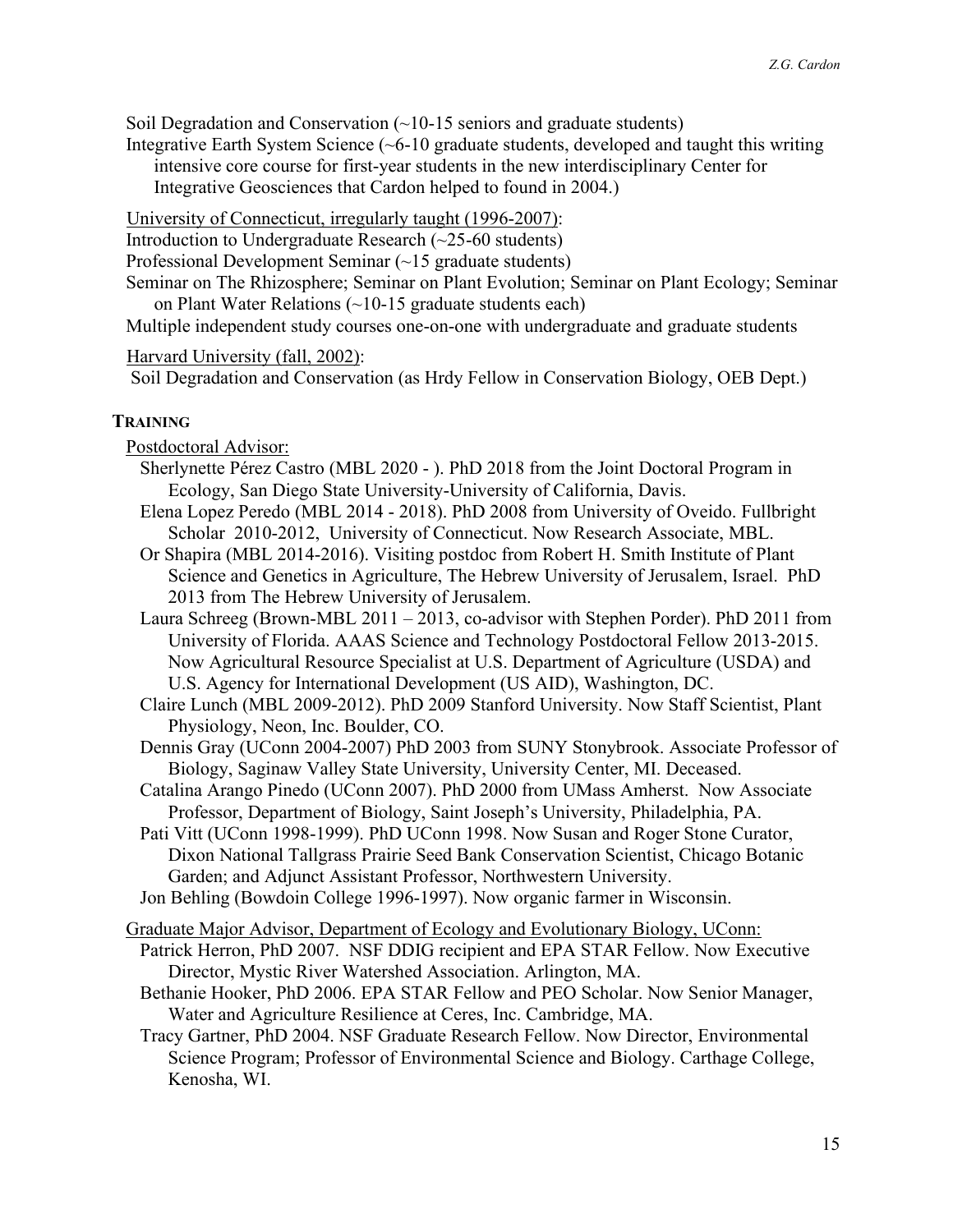Graduate Major Co-Advisor, Center for Integrative Geosciences, Univ. of Connecticut: David Hoover. MS 2008. Now Research Ecologist/Ecohydrologist, USDA-ARS Rangeland Resources & Systems Research: Fort Collins, CO

Note: MBL personnel serve on graduate committees but are not sole major advisors for graduate students, though MBL is formally affiliated with University of Chicago.

Graduate Committee Member, Various Institutions Isabella Hrabe de Angelis (Max Planck Institute for Chemistry, PhD expected 2023) Joseph Vineis (Northeastern University, PhD expected 2022) Brooke Osborne (Brown University, PhD 2019) Now Postdoctoral Researcher, Southwest Biological Science Center, USGS, Moab, Utah. Bo Pietraszkiewicz (University of Connecticut, PhD 2010) Kristina Catanese (University of Connecticut, MS 2009) Shirley Micallef (University of Massachusetts, Boston, PhD 2008) Now Associate Professor, Plant Science and Landscape Architecture, University of Maryland. Krissa Skogen (University of Connecticut, PhD 2008), Now Conservation Scientist, Chicago Botanic Garden. Lindsay Bowerman (University of Connecticut, MS 2007) Krista Fisk (University of Connecticut, MS 2007) Courtney Hamler (University of Connecticut, MS 2007) Now Visiting Professor of Biology, Westfield State University, MA. Robin Kodner (Harvard University, PhD 2007) Now Associate Professor at Western Washington University, Biology Department. Sarina Lambert (University of Connecticut, MS 2007) Corie Cann (University of Connecticut, MS 2006) Stacey Leicht (University of Connecticut, PhD 2006) Nava Tabak (University of Connecticut, MS 2005) Now Natural Resource Director at Baxter State Park, Maine. Robert Dunn (University of Connecticut, PhD 2003) Now William Neal Reynolds Distinguished Professor, Applied Ecology, NC State University. Michael Gavin (University of Connecticut, PhD 2003) Now Professor, Warner College of Natural Resources, Colorado State University. Nancy Ryan (University of Connecticut, MS 2003) David Bryant (University of New Hampshire, PhD 2002) Graduate Qualifying Exam Committee Member at Brown: Susanna Theroux (PhD 2012) Now Senior Scientist, Southern California Coastal Water Research Project Post-undergraduate trainees: Jordan Stark (MBL research assistant 2017-current.) Research produced Stark et al. (2019). Now master's student, Syracuse University. Biology Dept. Elizabeth Forbes (MBL research assistant 2012-2014. Now PhD student at University of California, Santa Barbara, CA.

Jennifer Funk (UConn RA 1997-1999). Research contributed to *Oecologia* publication Cardon et al (2002). Now Associate Professor, Dept. of Plant Sciences, UC Davis, CA.